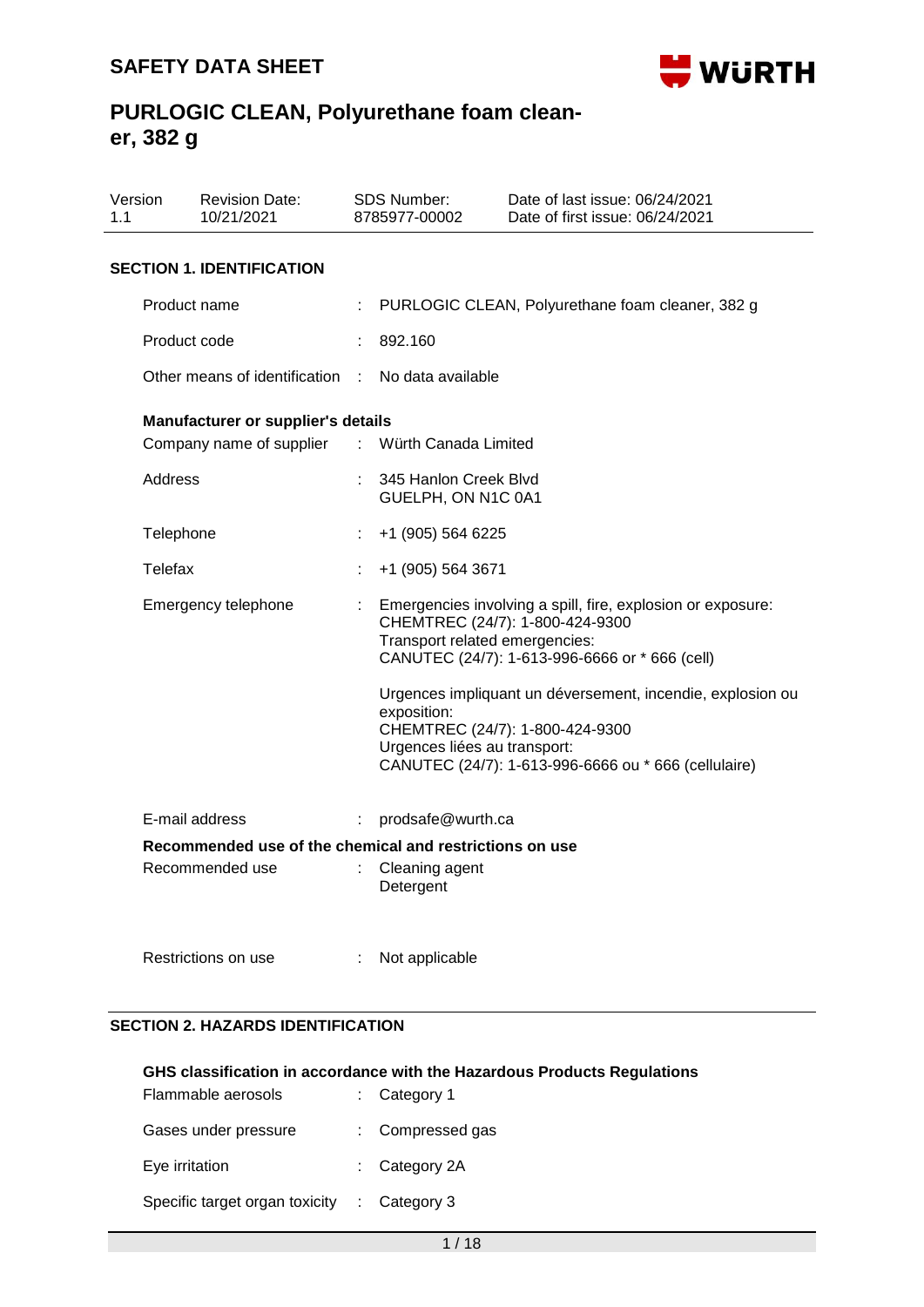

| Version<br>1.1 | <b>Revision Date:</b><br>10/21/2021 | <b>SDS Number:</b><br>8785977-00002      | Date of last issue: 06/24/2021<br>Date of first issue: 06/24/2021                                                                                                                                                                                                                                                                                                           |
|----------------|-------------------------------------|------------------------------------------|-----------------------------------------------------------------------------------------------------------------------------------------------------------------------------------------------------------------------------------------------------------------------------------------------------------------------------------------------------------------------------|
|                | - single exposure                   |                                          |                                                                                                                                                                                                                                                                                                                                                                             |
|                | <b>GHS label elements</b>           |                                          |                                                                                                                                                                                                                                                                                                                                                                             |
|                | Hazard pictograms                   |                                          |                                                                                                                                                                                                                                                                                                                                                                             |
|                | Signal Word                         | Danger                                   |                                                                                                                                                                                                                                                                                                                                                                             |
|                | <b>Hazard Statements</b>            |                                          | H222 Extremely flammable aerosol.<br>H280 Contains gas under pressure; may explode if heated.<br>H319 Causes serious eye irritation.<br>H336 May cause drowsiness or dizziness.                                                                                                                                                                                             |
|                | <b>Precautionary Statements</b>     | <b>Prevention:</b>                       |                                                                                                                                                                                                                                                                                                                                                                             |
|                |                                     | P261 Avoid breathing spray.              | P210 Keep away from heat, hot surfaces, sparks, open flames<br>and other ignition sources. No smoking.<br>P211 Do not spray on an open flame or other ignition source.<br>P251 Do not pierce or burn, even after use.<br>P264 Wash skin thoroughly after handling.<br>P271 Use only outdoors or in a well-ventilated area.<br>P280 Wear eye protection and face protection. |
|                |                                     | <b>Response:</b>                         |                                                                                                                                                                                                                                                                                                                                                                             |
|                |                                     | unwell.<br>to do. Continue rinsing.      | P304 + P340 + P312 IF INHALED: Remove person to fresh air<br>and keep comfortable for breathing. Call a doctor if you feel<br>P305 + P351 + P338 IF IN EYES: Rinse cautiously with water<br>for several minutes. Remove contact lenses, if present and easy<br>P337 + P313 If eye irritation persists: Get medical attention.                                               |
|                |                                     | Storage:                                 |                                                                                                                                                                                                                                                                                                                                                                             |
|                |                                     | tightly closed.<br>P405 Store locked up. | P403 + P233 Store in a well-ventilated place. Keep container<br>P410 + P412 Protect from sunlight. Do not expose to tempera-<br>tures exceeding 50 $^{\circ}$ C (122 $^{\circ}$ F).                                                                                                                                                                                         |
|                |                                     | Disposal:                                |                                                                                                                                                                                                                                                                                                                                                                             |
|                |                                     | disposal plant.                          | P501 Dispose of contents and container to an approved waste                                                                                                                                                                                                                                                                                                                 |

Repeated exposure may cause skin dryness or cracking.

## **SECTION 3. COMPOSITION/INFORMATION ON INGREDIENTS**

Substance / Mixture : Mixture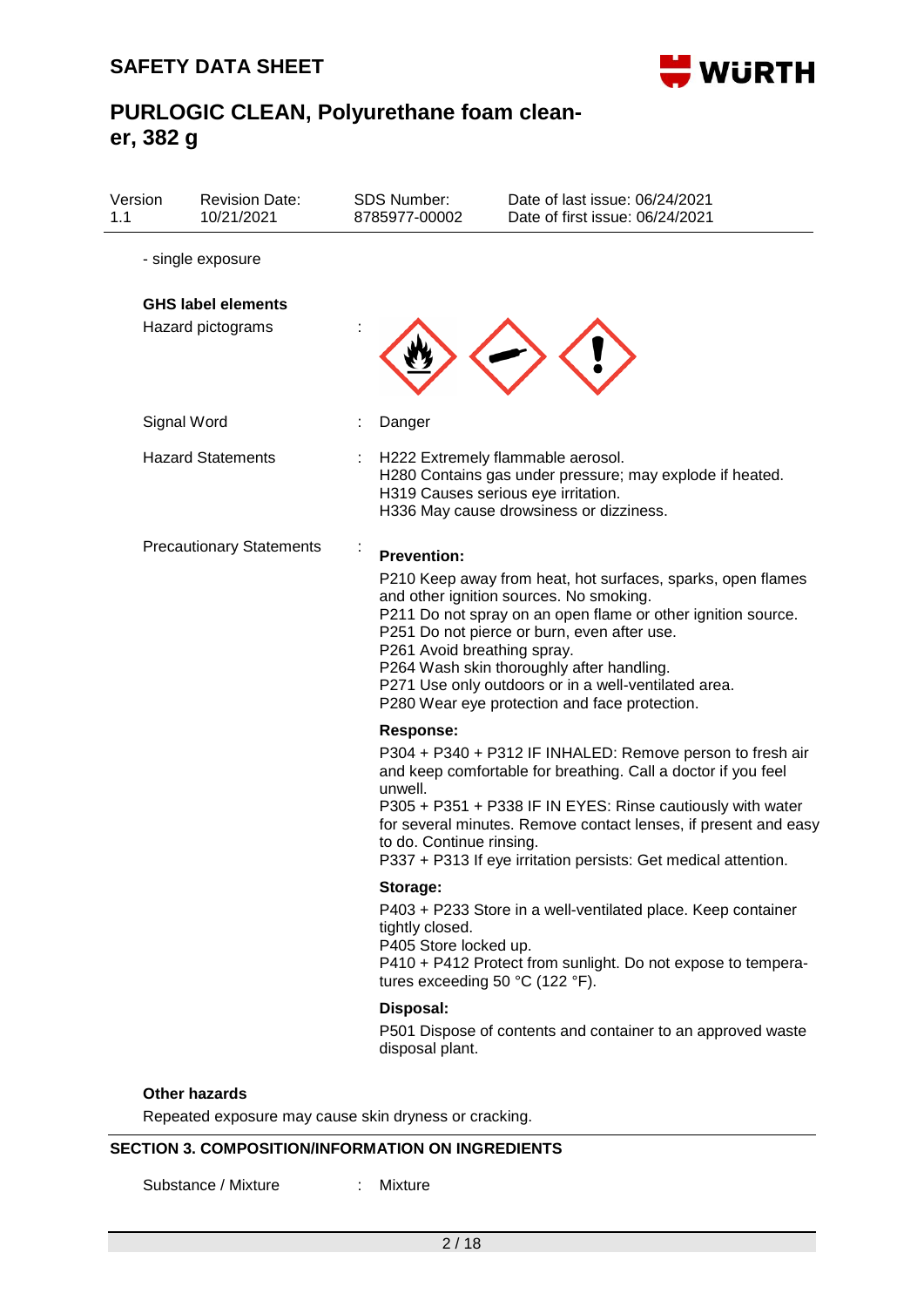

| Version | <b>Revision Date:</b> | SDS Number:   | Date of last issue: 06/24/2021  |
|---------|-----------------------|---------------|---------------------------------|
| 1.1     | 10/21/2021            | 8785977-00002 | Date of first issue: 06/24/2021 |
|         |                       |               |                                 |

### **Components**

| Chemical name  | Common<br>Name/Synonym    | ICAS-No.       | Concentration (% w/w)  |
|----------------|---------------------------|----------------|------------------------|
| Acetone        | 2-Propanone               | $ 67-64-1 $    | $>= 60 - 80$ *         |
| Dimethyl ether | Methane, 1,1'-<br>oxybis- | $115 - 10 - 6$ | $\ge$ = 10 - < 30 $^*$ |
| Carbon dioxide | Carbonic anhy-<br>ldride  | $124 - 38 - 9$ | $> = 1 - 5$ *          |

\* Actual concentration or concentration range is withheld as a trade secret

### **SECTION 4. FIRST AID MEASURES**

| General advice                                                    |    | In the case of accident or if you feel unwell, seek medical ad-<br>vice immediately.<br>When symptoms persist or in all cases of doubt seek medical<br>advice.                    |
|-------------------------------------------------------------------|----|-----------------------------------------------------------------------------------------------------------------------------------------------------------------------------------|
| If inhaled                                                        | ÷. | If inhaled, remove to fresh air.<br>Get medical attention if symptoms occur.                                                                                                      |
| In case of skin contact                                           |    | In case of contact, immediately flush skin with plenty of water.<br>Get medical attention if symptoms occur.                                                                      |
| In case of eye contact                                            |    | In case of contact, immediately flush eyes with plenty of water<br>for at least 15 minutes.<br>If easy to do, remove contact lens, if worn.<br>Get medical attention.             |
| If swallowed                                                      |    | If swallowed, DO NOT induce vomiting.<br>Get medical attention if symptoms occur.<br>Rinse mouth thoroughly with water.                                                           |
| Most important symptoms<br>and effects, both acute and<br>delayed |    | Causes serious eye irritation.<br>May cause drowsiness or dizziness.<br>Prolonged or repeated contact may dry skin and cause irrita-<br>tion.                                     |
| Protection of first-aiders                                        |    | First Aid responders should pay attention to self-protection,<br>and use the recommended personal protective equipment<br>when the potential for exposure exists (see section 8). |
| Notes to physician                                                |    | Treat symptomatically and supportively.                                                                                                                                           |

### **SECTION 5. FIRE-FIGHTING MEASURES**

| Suitable extinguishing media | Water spray<br>Alcohol-resistant foam<br>Carbon dioxide (CO2)<br>Dry chemical |
|------------------------------|-------------------------------------------------------------------------------|
| Unsuitable extinguishing     | None known.                                                                   |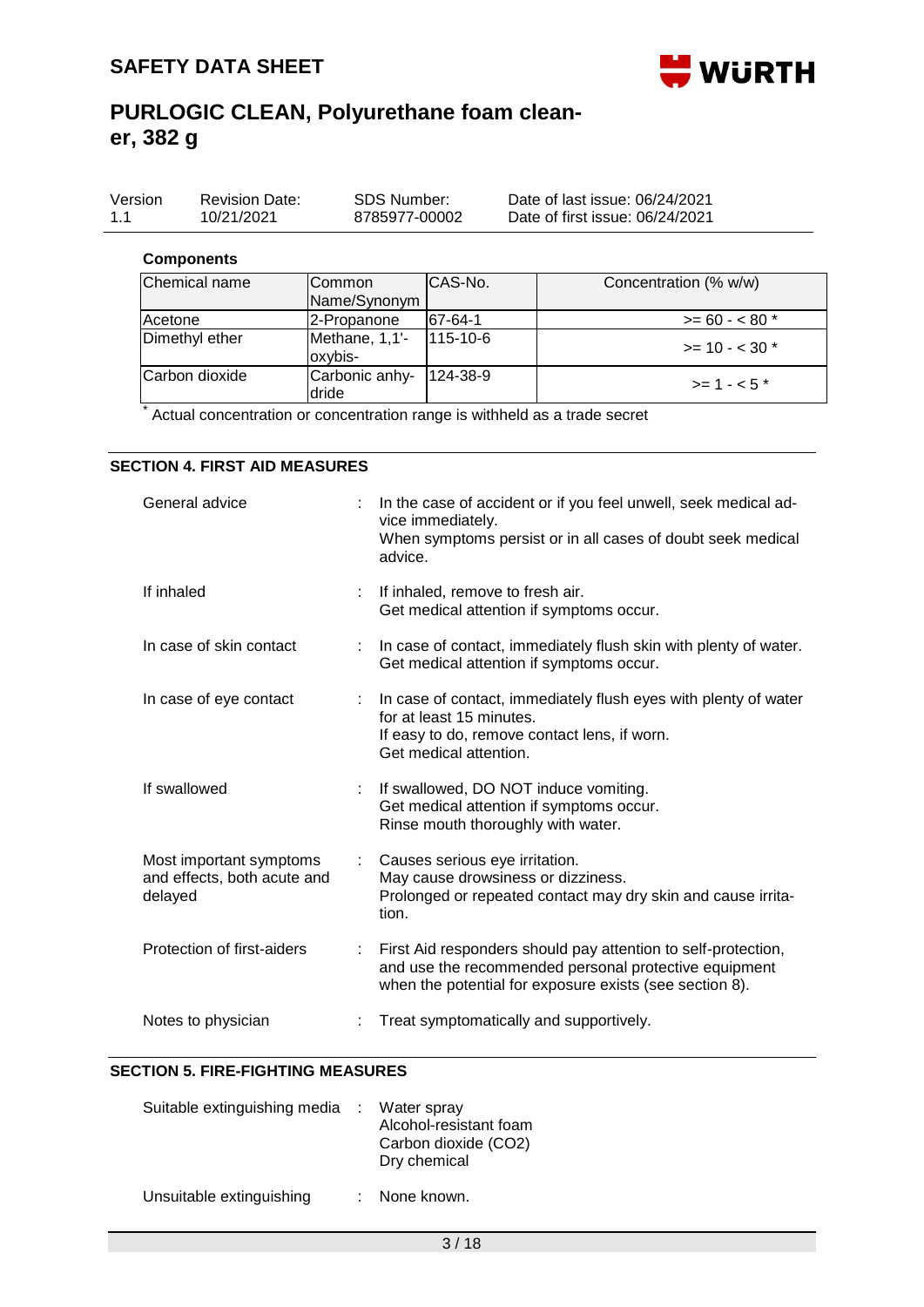

| Version<br>1.1 |                                          | <b>Revision Date:</b><br>10/21/2021                 |    | SDS Number:<br>8785977-00002                                                                                                                                                                                                                                         | Date of last issue: 06/24/2021<br>Date of first issue: 06/24/2021                                                                                                                                                              |  |  |
|----------------|------------------------------------------|-----------------------------------------------------|----|----------------------------------------------------------------------------------------------------------------------------------------------------------------------------------------------------------------------------------------------------------------------|--------------------------------------------------------------------------------------------------------------------------------------------------------------------------------------------------------------------------------|--|--|
|                | media                                    |                                                     |    |                                                                                                                                                                                                                                                                      |                                                                                                                                                                                                                                |  |  |
|                | Specific hazards during fire<br>fighting |                                                     |    | Flash back possible over considerable distance.<br>Vapors may form explosive mixtures with air.<br>Exposure to combustion products may be a hazard to health.<br>If the temperature rises there is danger of the vessels bursting<br>due to the high vapor pressure. |                                                                                                                                                                                                                                |  |  |
|                | ucts                                     | Hazardous combustion prod- : Carbon oxides          |    |                                                                                                                                                                                                                                                                      |                                                                                                                                                                                                                                |  |  |
|                | ods                                      | Specific extinguishing meth-                        | ÷. | SO.<br>Evacuate area.                                                                                                                                                                                                                                                | Use extinguishing measures that are appropriate to local cir-<br>cumstances and the surrounding environment.<br>Use water spray to cool unopened containers.<br>Remove undamaged containers from fire area if it is safe to do |  |  |
|                |                                          | Special protective equipment :<br>for fire-fighters |    |                                                                                                                                                                                                                                                                      | In the event of fire, wear self-contained breathing apparatus.<br>Use personal protective equipment.                                                                                                                           |  |  |

## **SECTION 6. ACCIDENTAL RELEASE MEASURES**

| Personal precautions, protec- :<br>tive equipment and emer-<br>gency procedures | Remove all sources of ignition.<br>Use personal protective equipment.<br>Follow safe handling advice (see section 7) and personal pro-<br>tective equipment recommendations (see section 8).                                                                                                                                                                                                                                                                                                                                                                                                                                                                                                                                                                                        |
|---------------------------------------------------------------------------------|-------------------------------------------------------------------------------------------------------------------------------------------------------------------------------------------------------------------------------------------------------------------------------------------------------------------------------------------------------------------------------------------------------------------------------------------------------------------------------------------------------------------------------------------------------------------------------------------------------------------------------------------------------------------------------------------------------------------------------------------------------------------------------------|
| Environmental precautions                                                       | Avoid release to the environment.<br>Prevent further leakage or spillage if safe to do so.<br>Prevent spreading over a wide area (e.g., by containment or<br>oil barriers).<br>Retain and dispose of contaminated wash water.<br>Local authorities should be advised if significant spillages<br>cannot be contained.                                                                                                                                                                                                                                                                                                                                                                                                                                                               |
| Methods and materials for<br>containment and cleaning up                        | Non-sparking tools should be used.<br>Soak up with inert absorbent material.<br>Suppress (knock down) gases/vapors/mists with a water spray<br>jet.<br>For large spills, provide diking or other appropriate contain-<br>ment to keep material from spreading. If diked material can be<br>pumped, store recovered material in appropriate container.<br>Clean up remaining materials from spill with suitable absor-<br>bent.<br>Local or national regulations may apply to releases and dispo-<br>sal of this material, as well as those materials and items em-<br>ployed in the cleanup of releases. You will need to determine<br>which regulations are applicable.<br>Sections 13 and 15 of this SDS provide information regarding<br>certain local or national requirements. |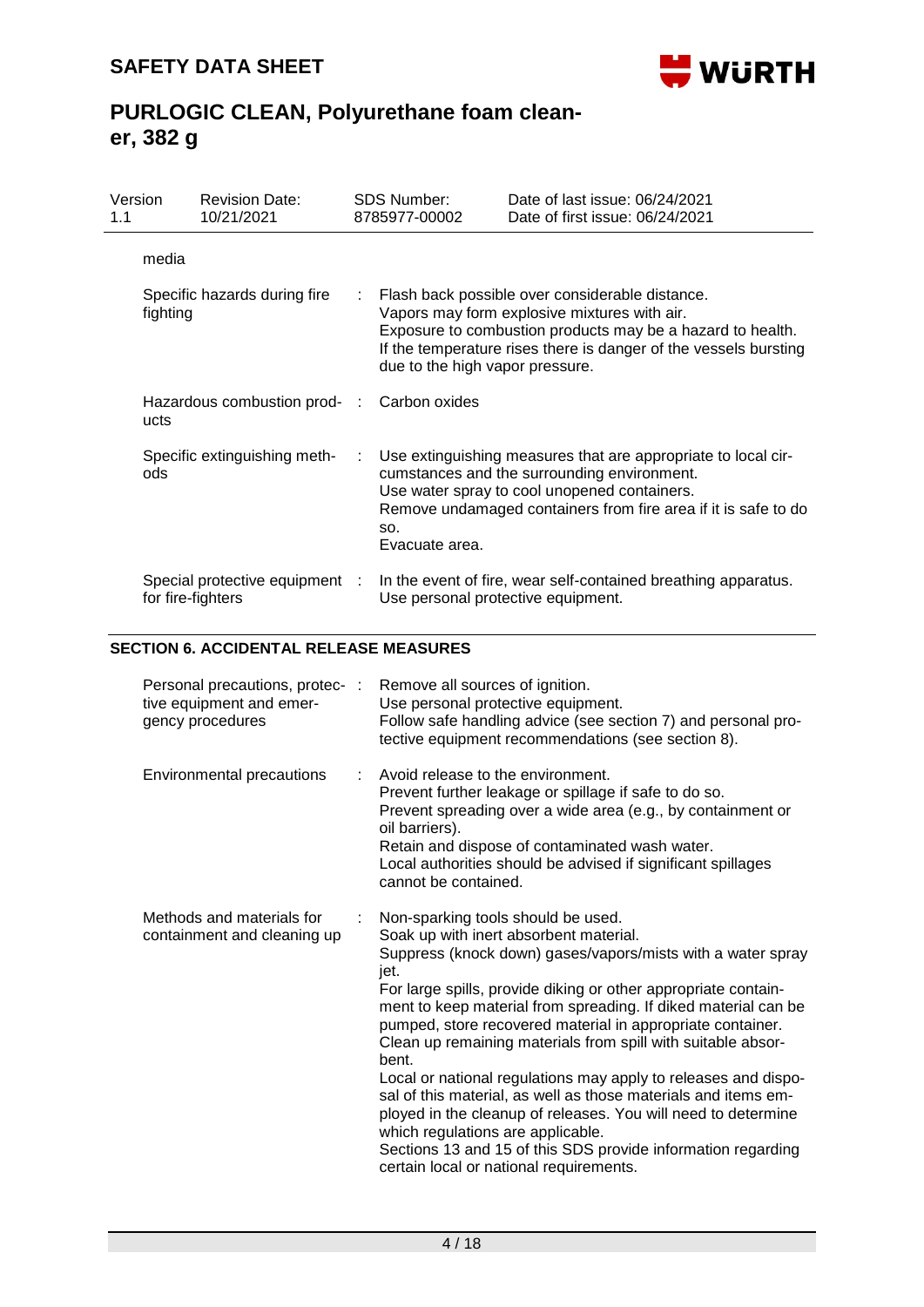

| Version<br>1.1 | <b>Revision Date:</b><br>10/21/2021    | <b>SDS Number:</b><br>8785977-00002                                                                                                          | Date of last issue: 06/24/2021<br>Date of first issue: 06/24/2021                                                                                                                                                                                                                                                                                                                                                                                                |  |  |  |  |  |  |  |
|----------------|----------------------------------------|----------------------------------------------------------------------------------------------------------------------------------------------|------------------------------------------------------------------------------------------------------------------------------------------------------------------------------------------------------------------------------------------------------------------------------------------------------------------------------------------------------------------------------------------------------------------------------------------------------------------|--|--|--|--|--|--|--|
|                | <b>SECTION 7. HANDLING AND STORAGE</b> |                                                                                                                                              |                                                                                                                                                                                                                                                                                                                                                                                                                                                                  |  |  |  |  |  |  |  |
|                | <b>Technical measures</b>              |                                                                                                                                              | See Engineering measures under EXPOSURE<br>CONTROLS/PERSONAL PROTECTION section.                                                                                                                                                                                                                                                                                                                                                                                 |  |  |  |  |  |  |  |
|                | Local/Total ventilation                | ventilation.<br>tion.                                                                                                                        | If sufficient ventilation is unavailable, use with local exhaust<br>If advised by assessment of the local exposure potential, use<br>only in an area equipped with explosion-proof exhaust ventila-                                                                                                                                                                                                                                                              |  |  |  |  |  |  |  |
|                | Advice on safe handling                | Do not get on skin or clothing.<br>Avoid breathing spray.<br>Do not swallow.<br>Do not get in eyes.<br>sessment<br>environment.              | Wash skin thoroughly after handling.<br>Handle in accordance with good industrial hygiene and safety<br>practice, based on the results of the workplace exposure as-<br>Keep away from heat, hot surfaces, sparks, open flames and<br>other ignition sources. No smoking.<br>Take precautionary measures against static discharges.<br>Take care to prevent spills, waste and minimize release to the<br>Do not spray on an open flame or other ignition source. |  |  |  |  |  |  |  |
|                | Conditions for safe storage            | Store locked up.<br>Keep tightly closed.                                                                                                     | Keep in a cool, well-ventilated place.<br>Store in accordance with the particular national regulations.<br>Do not pierce or burn, even after use.<br>Keep cool. Protect from sunlight.                                                                                                                                                                                                                                                                           |  |  |  |  |  |  |  |
|                | Materials to avoid                     | Organic peroxides<br>Oxidizing agents<br>Flammable solids<br>Pyrophoric liquids<br>Pyrophoric solids<br>flammable gases<br><b>Explosives</b> | Do not store with the following product types:<br>Self-reactive substances and mixtures<br>Self-heating substances and mixtures<br>Substances and mixtures which in contact with water emit                                                                                                                                                                                                                                                                      |  |  |  |  |  |  |  |
|                | Recommended storage tem- :<br>perature | < 40 °C                                                                                                                                      |                                                                                                                                                                                                                                                                                                                                                                                                                                                                  |  |  |  |  |  |  |  |

## **SECTION 8. EXPOSURE CONTROLS/PERSONAL PROTECTION**

### **Ingredients with workplace control parameters**

| _ |    |            |                                 |                    |
|---|----|------------|---------------------------------|--------------------|
| . | J. | tync<br>ρe | $\sim$ $\sim$ $\sim$<br>Darame- | -<br>10015<br>າວເວ |
|   |    |            |                                 |                    |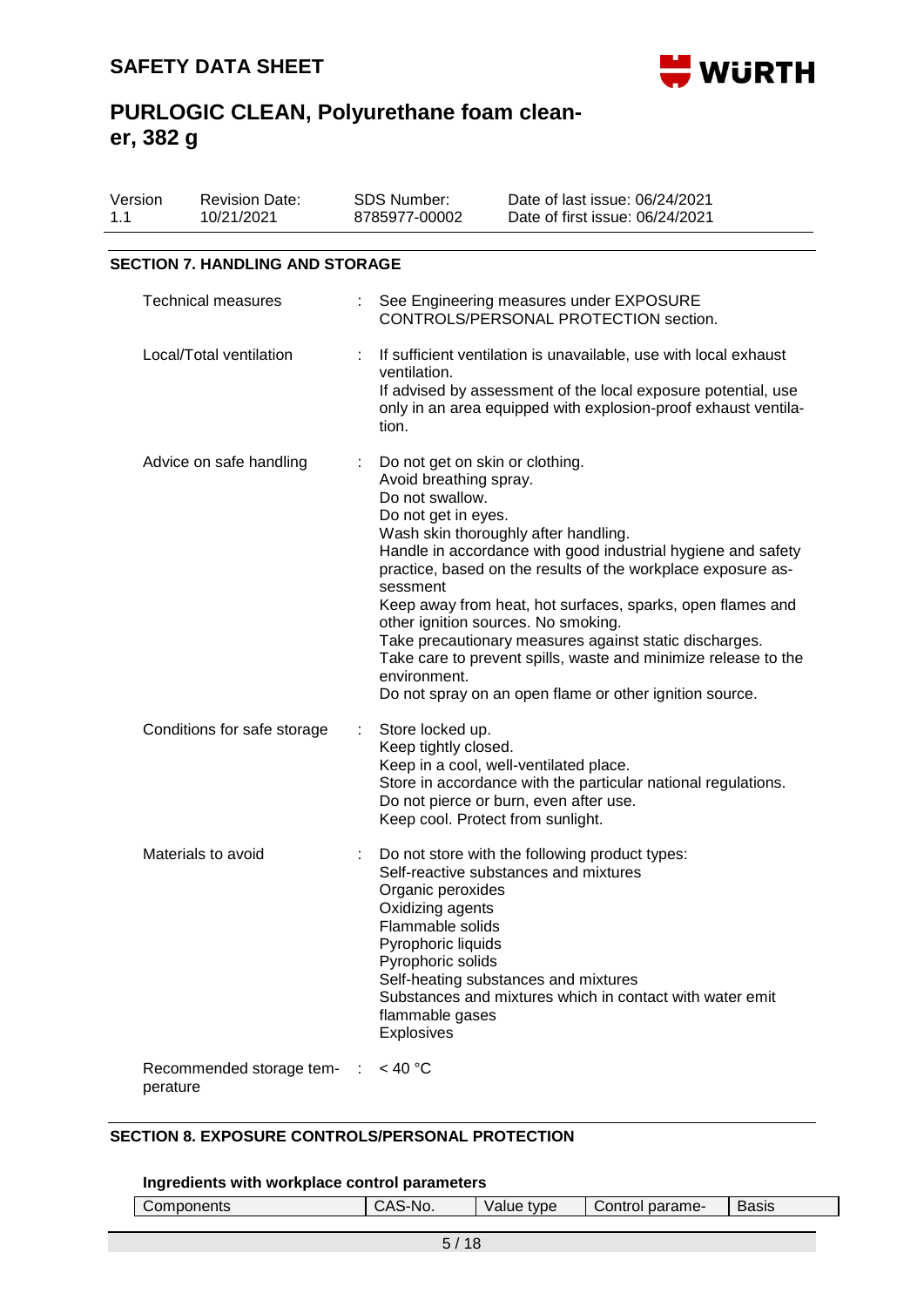

| Version<br>1.1 | <b>Revision Date:</b><br>10/21/2021 | <b>SDS Number:</b><br>8785977-00002 |                       | Date of last issue: 06/24/2021<br>Date of first issue: 06/24/2021 |              |
|----------------|-------------------------------------|-------------------------------------|-----------------------|-------------------------------------------------------------------|--------------|
|                |                                     |                                     | (Form of<br>exposure) | ters / Permissible<br>concentration                               |              |
| Acetone        |                                     | 67-64-1                             | <b>TWA</b>            | 500 ppm<br>1,200 mg/m <sup>3</sup>                                | CA AB OEL    |
|                |                                     |                                     | <b>STEL</b>           | 750 ppm<br>1,800 mg/m <sup>3</sup>                                | CA AB OEL    |
|                |                                     |                                     | <b>TWA</b>            | 250 ppm                                                           | CA BC OEL    |
|                |                                     |                                     | <b>STEL</b>           | 500 ppm                                                           | CA BC OEL    |
|                |                                     |                                     | <b>TWAEV</b>          | 500 ppm<br>1,190 mg/m <sup>3</sup>                                | CA QC OEL    |
|                |                                     |                                     | <b>STEV</b>           | 1,000 ppm<br>2,380 mg/m <sup>3</sup>                              | CA QC OEL    |
|                |                                     |                                     | <b>TWA</b>            | 250 ppm                                                           | <b>ACGIH</b> |
|                |                                     |                                     | <b>STEL</b>           | 500 ppm                                                           | <b>ACGIH</b> |
|                | Dimethyl ether                      | 115-10-6                            | <b>TWA</b>            | $\overline{1}$ ,000 ppm                                           | CA BC OEL    |
|                | Carbon dioxide                      | 124-38-9                            | <b>TWA</b>            | 5,000 ppm<br>9,000 mg/m <sup>3</sup>                              | CA AB OEL    |
|                |                                     |                                     | <b>STEL</b>           | 30,000 ppm<br>54,000 mg/m <sup>3</sup>                            | CA AB OEL    |
|                |                                     |                                     | <b>TWA</b>            | 5,000 ppm                                                         | CA BC OEL    |
|                |                                     |                                     | <b>STEL</b>           | 15,000 ppm                                                        | CA BC OEL    |
|                |                                     |                                     | <b>STEV</b>           | 30,000 ppm<br>54,000 mg/m <sup>3</sup>                            | CA QC OEL    |
|                |                                     |                                     | <b>TWAEV</b>          | 5,000 ppm<br>$9,000$ mg/m <sup>3</sup>                            | CA QC OEL    |
|                |                                     |                                     | <b>TWA</b>            | 5,000 ppm                                                         | <b>ACGIH</b> |
|                |                                     |                                     | <b>STEL</b>           | 30,000 ppm                                                        | <b>ACGIH</b> |

## **Occupational exposure limits of decomposition products**

| Components   | CAS-No.   | Value type<br>(Form of<br>exposure) | Control parame-<br>ters / Permissible<br>concentration | <b>Basis</b> |
|--------------|-----------|-------------------------------------|--------------------------------------------------------|--------------|
| Formaldehyde | $50-00-0$ | <b>TWA</b>                          | $0.75$ ppm<br>$0.9$ mg/m <sup>3</sup>                  | CA AB OEL    |
|              |           | (c)                                 | 1 ppm<br>1.3 mg/ $m3$                                  | CA AB OEL    |
|              |           | <b>TWA</b>                          | $0.1$ ppm                                              | CA BC OEL    |
|              |           | <b>STEL</b>                         | $0.3$ ppm                                              | CA BC OEL    |
|              |           | <b>STEL</b>                         | 1 ppm                                                  | CA ON OEL    |
|              |           | С                                   | $1.5$ ppm                                              | CA ON OEL    |
|              |           | C                                   | 2 ppm<br>$3$ mg/m <sup>3</sup>                         | CA QC OEL    |
|              |           | <b>TWA</b>                          | $0.1$ ppm                                              | <b>ACGIH</b> |
|              |           | <b>STEL</b>                         | $0.3$ ppm                                              | <b>ACGIH</b> |
| Methanol     | 67-56-1   | <b>TWA</b>                          | 200 ppm<br>$262$ mg/m <sup>3</sup>                     | CA AB OEL    |
|              |           | <b>STEL</b>                         | 250 ppm<br>328 mg/m <sup>3</sup>                       | CA AB OEL    |
|              |           | <b>TWA</b>                          | 200 ppm                                                | CA BC OEL    |
|              |           | <b>STEL</b>                         | 250 ppm                                                | CA BC OEL    |
|              |           | <b>STEV</b>                         | 250 ppm                                                | CA QC OEL    |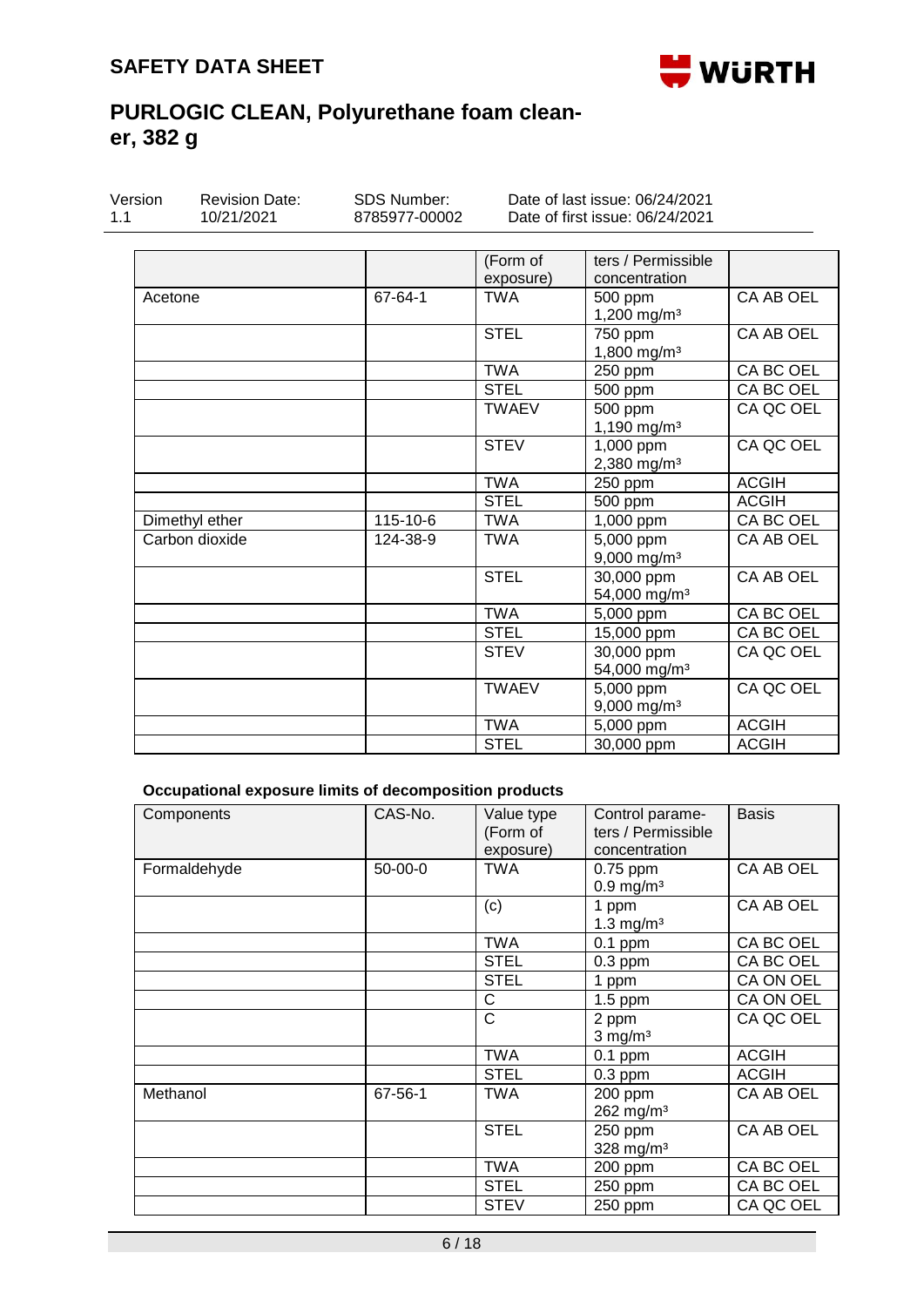Revision Date:

Version



Date of last issue: 06/24/2021

# **PURLOGIC CLEAN, Polyurethane foam cleaner, 382 g**

SDS Number:

| 10/21/2021                                     |         | 8785977-00002           |                                                                                                                                                                                                                                                                                                                        | Date of first issue: 06/24/2021                                            |                    |                     |
|------------------------------------------------|---------|-------------------------|------------------------------------------------------------------------------------------------------------------------------------------------------------------------------------------------------------------------------------------------------------------------------------------------------------------------|----------------------------------------------------------------------------|--------------------|---------------------|
|                                                |         |                         |                                                                                                                                                                                                                                                                                                                        | 328 mg/m <sup>3</sup>                                                      |                    |                     |
|                                                |         |                         | <b>TWAEV</b>                                                                                                                                                                                                                                                                                                           | 200 ppm                                                                    |                    | CA QC OEL           |
|                                                |         |                         |                                                                                                                                                                                                                                                                                                                        | 262 mg/m <sup>3</sup>                                                      |                    |                     |
|                                                |         |                         | <b>TWA</b>                                                                                                                                                                                                                                                                                                             | 200 ppm                                                                    |                    | <b>ACGIH</b>        |
|                                                |         |                         | <b>STEL</b>                                                                                                                                                                                                                                                                                                            | 250 ppm                                                                    |                    | <b>ACGIH</b>        |
| <b>Biological occupational exposure limits</b> |         |                         |                                                                                                                                                                                                                                                                                                                        |                                                                            |                    |                     |
| Components                                     | CAS-No. | Control                 | Biological                                                                                                                                                                                                                                                                                                             | Sam-                                                                       | Permissible        | <b>Basis</b>        |
|                                                |         | parameters              | specimen                                                                                                                                                                                                                                                                                                               | pling<br>time                                                              | concentra-<br>tion |                     |
| Acetone                                        | 67-64-1 | Acetone                 | Urine                                                                                                                                                                                                                                                                                                                  | End of<br>shift (As<br>soon as<br>possible<br>after<br>exposure<br>ceases) | 25 mg/l            | <b>ACGIH</b><br>BEI |
|                                                |         | ventilation.<br>lation. | Minimize workplace exposure concentrations.<br>If sufficient ventilation is unavailable, use with local exhaust<br>If advised by assessment of the local exposure potential, use<br>only in an area equipped with explosion-proof exhaust venti-                                                                       |                                                                            |                    |                     |
| Personal protective equipment                  |         |                         |                                                                                                                                                                                                                                                                                                                        |                                                                            |                    |                     |
| Respiratory protection                         |         |                         | If adequate local exhaust ventilation is not available or expo-<br>sure assessment demonstrates exposures outside the re-<br>commended guidelines, use respiratory protection.                                                                                                                                         |                                                                            |                    |                     |
| Filter type                                    |         |                         | Self-contained breathing apparatus                                                                                                                                                                                                                                                                                     |                                                                            |                    |                     |
| Hand protection                                |         |                         |                                                                                                                                                                                                                                                                                                                        |                                                                            |                    |                     |
| Material                                       |         | butyl-rubber            |                                                                                                                                                                                                                                                                                                                        |                                                                            |                    |                     |
| Break through time                             |         | > 480 min               |                                                                                                                                                                                                                                                                                                                        |                                                                            |                    |                     |
| Glove thickness                                |         | $0.7$ mm                |                                                                                                                                                                                                                                                                                                                        |                                                                            |                    |                     |
| Remarks                                        |         | workday.                | Choose gloves to protect hands against chemicals depending<br>on the concentration specific to place of work. For special<br>applications, we recommend clarifying the resistance to che-<br>micals of the aforementioned protective gloves with the glove<br>manufacturer. Wash hands before breaks and at the end of |                                                                            |                    |                     |
| Eye protection                                 |         | Safety goggles          | Wear the following personal protective equipment:                                                                                                                                                                                                                                                                      |                                                                            |                    |                     |
| Skin and body protection                       |         | potential.              | Select appropriate protective clothing based on chemical<br>resistance data and an assessment of the local exposure                                                                                                                                                                                                    |                                                                            |                    |                     |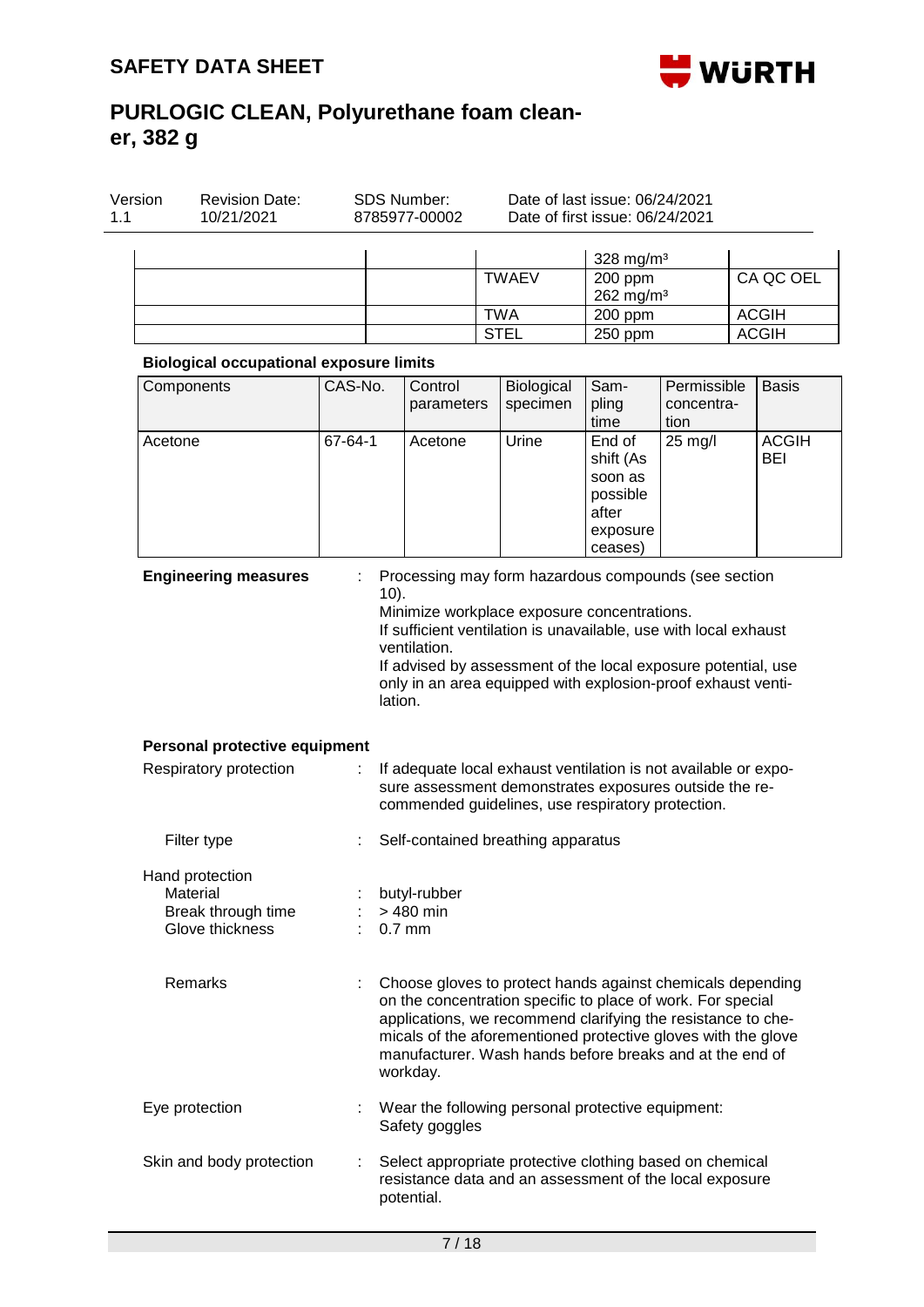

| Version<br>1.1   | <b>Revision Date:</b><br>10/21/2021 | <b>SDS Number:</b><br>8785977-00002                                                                                                                                                                                              | Date of last issue: 06/24/2021<br>Date of first issue: 06/24/2021                                                                                                                                                                                                                        |  |  |  |
|------------------|-------------------------------------|----------------------------------------------------------------------------------------------------------------------------------------------------------------------------------------------------------------------------------|------------------------------------------------------------------------------------------------------------------------------------------------------------------------------------------------------------------------------------------------------------------------------------------|--|--|--|
|                  |                                     | protective clothing.                                                                                                                                                                                                             | Wear the following personal protective equipment:<br>If assessment demonstrates that there is a risk of explosive<br>atmospheres or flash fires, use flame retardant antistatic<br>Skin contact must be avoided by using impervious protective<br>clothing (gloves, aprons, boots, etc). |  |  |  |
| Hygiene measures |                                     | If exposure to chemical is likely during typical use, provide<br>eye flushing systems and safety showers close to the wor-<br>king place.<br>When using do not eat, drink or smoke.<br>Wash contaminated clothing before re-use. |                                                                                                                                                                                                                                                                                          |  |  |  |

## **SECTION 9. PHYSICAL AND CHEMICAL PROPERTIES**

| Appearance                                                    |                       | aerosol                                                                      |
|---------------------------------------------------------------|-----------------------|------------------------------------------------------------------------------|
| Propellant                                                    | ÷                     | Dimethyl ether, Carbon dioxide                                               |
| Color                                                         |                       | colorless                                                                    |
| Odor                                                          | t                     | characteristic                                                               |
| <b>Odor Threshold</b>                                         | ÷                     | No data available                                                            |
| pH                                                            |                       | Solvent mixture; pH value determination not possible, no<br>aqueous solution |
| Melting point/freezing point                                  | ÷                     | No data available                                                            |
| Initial boiling point and boiling : -57 - 57 °C<br>range      |                       |                                                                              |
| Flash point                                                   | ÷                     | $-18 °C$                                                                     |
|                                                               |                       | Flash point is only valid for liquid portion in the aerosol can.             |
| Evaporation rate                                              | $\mathbb{R}^n$        | 5.6                                                                          |
| Flammability (solid, gas)                                     | $\mathbb{Z}^{\times}$ | Extremely flammable aerosol.                                                 |
| Upper explosion limit / Upper : 27 %(V)<br>flammability limit |                       |                                                                              |
| Lower explosion limit / Lower :<br>flammability limit         |                       | $3\%$ (V)                                                                    |
| Vapor pressure                                                |                       | : 533,320 Pa (20 °C)                                                         |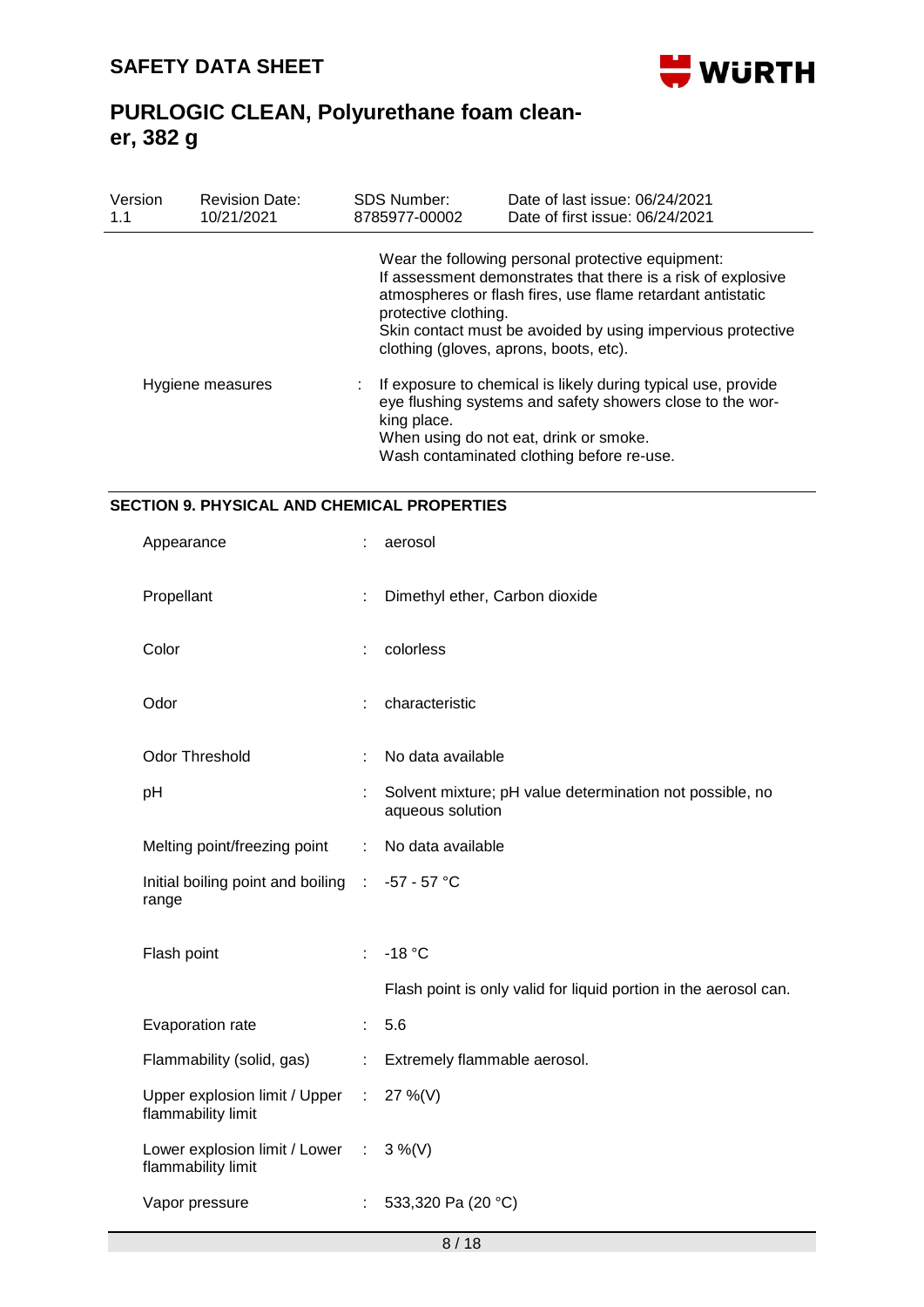

| 1.1 | Version         | <b>Revision Date:</b><br>10/21/2021 |    | <b>SDS Number:</b><br>8785977-00002      | Date of last issue: 06/24/2021<br>Date of first issue: 06/24/2021 |
|-----|-----------------|-------------------------------------|----|------------------------------------------|-------------------------------------------------------------------|
|     |                 |                                     |    |                                          |                                                                   |
|     |                 | Relative vapor density              | ÷  | Not applicable                           |                                                                   |
|     | Density         |                                     |    | 0.78 g/cm <sup>3</sup> (20 $^{\circ}$ C) |                                                                   |
|     | Solubility(ies) | Water solubility                    |    | insoluble                                |                                                                   |
|     | octanol/water   | Partition coefficient: n-           |    | Not applicable                           |                                                                   |
|     |                 | Autoignition temperature            | ÷. | 350 °C                                   |                                                                   |
|     |                 | Decomposition temperature           |    | No data available                        |                                                                   |
|     | Viscosity       | Viscosity, dynamic                  | ÷. | 1 mPa.s (20 °C)                          |                                                                   |
|     |                 | Viscosity, kinematic                |    | 1 mm <sup>2</sup> /s (40 $^{\circ}$ C)   |                                                                   |
|     |                 | <b>Explosive properties</b>         |    | Not explosive                            |                                                                   |
|     |                 |                                     |    |                                          |                                                                   |
|     |                 | Oxidizing properties                |    |                                          | The substance or mixture is not classified as oxidizing.          |
|     | Particle size   |                                     |    | Not applicable                           |                                                                   |

### **SECTION 10. STABILITY AND REACTIVITY**

| Reactivity                                                             | : Not classified as a reactivity hazard.                                                                                                                                                                                                                                      |  |
|------------------------------------------------------------------------|-------------------------------------------------------------------------------------------------------------------------------------------------------------------------------------------------------------------------------------------------------------------------------|--|
| Chemical stability                                                     | Stable under normal conditions.                                                                                                                                                                                                                                               |  |
| Possibility of hazardous reac- : Extremely flammable aerosol.<br>tions | Vapors may form explosive mixture with air.<br>If the temperature rises there is danger of the vessels bursting<br>due to the high vapor pressure.<br>Can react with strong oxidizing agents.<br>Hazardous decomposition products will be formed at elevated<br>temperatures. |  |
| Conditions to avoid                                                    | Heat, flames and sparks.                                                                                                                                                                                                                                                      |  |
| Incompatible materials                                                 | Oxidizing agents                                                                                                                                                                                                                                                              |  |

### **Hazardous decomposition products**

| Thermal decomposition | Formaldehyde |
|-----------------------|--------------|
|                       | Methanol     |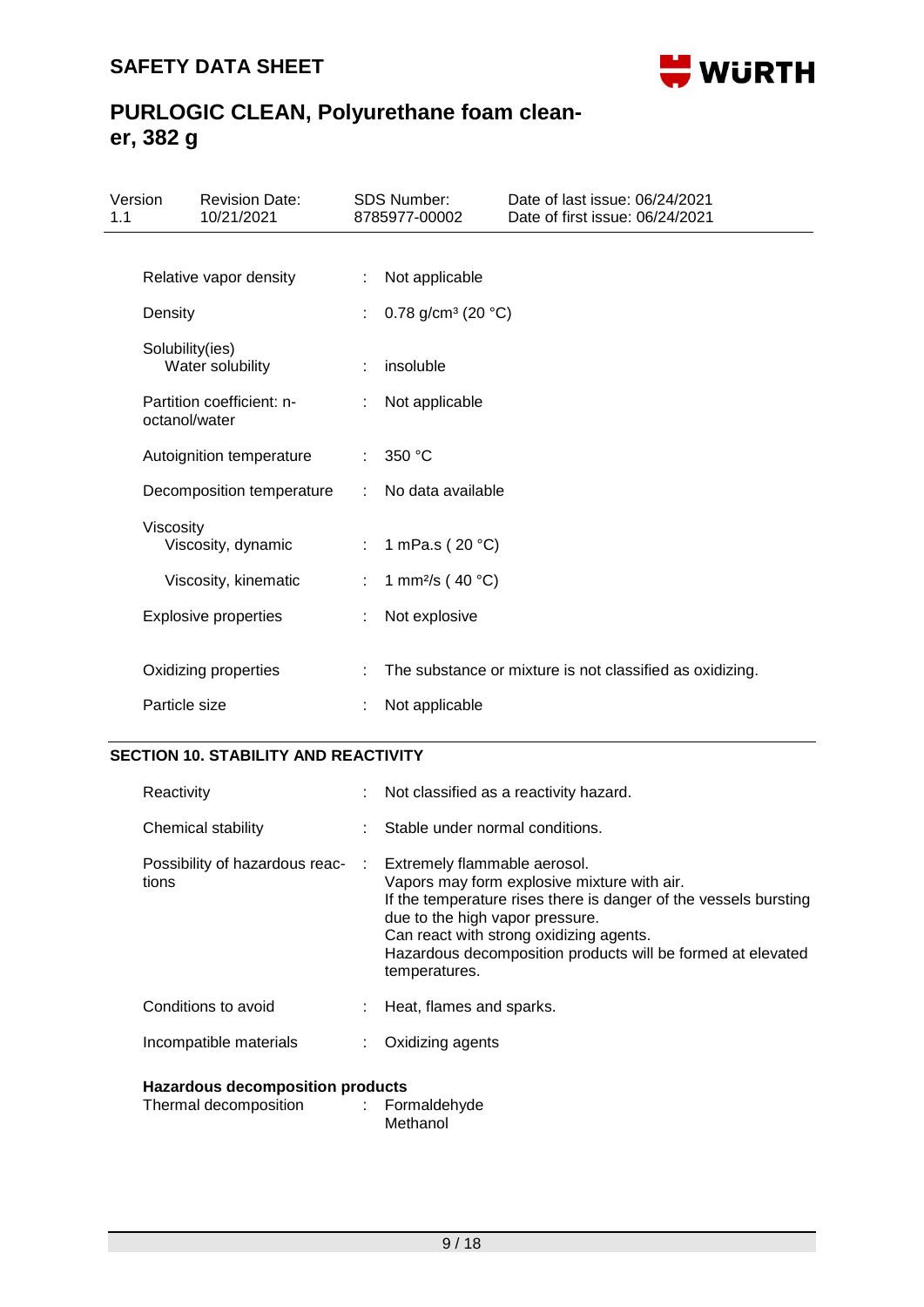

| Version | <b>Revision Date:</b> | SDS Number:   | Date of last issue: 06/24/2021  |
|---------|-----------------------|---------------|---------------------------------|
| 1.1     | 10/21/2021            | 8785977-00002 | Date of first issue: 06/24/2021 |
|         |                       |               |                                 |

## **SECTION 11. TOXICOLOGICAL INFORMATION**

| Information on likely routes of exposure<br>Inhalation<br>Skin contact<br>Ingestion<br>Eye contact |                       |                                                                                          |
|----------------------------------------------------------------------------------------------------|-----------------------|------------------------------------------------------------------------------------------|
| <b>Acute toxicity</b><br>Not classified based on available information.                            |                       |                                                                                          |
| Components:                                                                                        |                       |                                                                                          |
| Acetone:                                                                                           |                       |                                                                                          |
| Acute oral toxicity                                                                                | $\mathbb{Z}^{\times}$ | LD50 (Rat): 5,800 mg/kg                                                                  |
| Acute inhalation toxicity                                                                          |                       | : $LC50$ (Rat): 76 mg/l<br>Exposure time: 4 h<br>Test atmosphere: vapor                  |
| Acute dermal toxicity                                                                              |                       | : LD50 (Rabbit): 7,426 mg/kg                                                             |
| Dimethyl ether:                                                                                    |                       |                                                                                          |
| Acute inhalation toxicity                                                                          |                       | : LC50 (Rat): 164000 ppm<br>Exposure time: 4 h<br>Test atmosphere: gas                   |
| Carbon dioxide:                                                                                    |                       |                                                                                          |
| Acute inhalation toxicity                                                                          |                       | : LC50 (Rat): 40000 - 50000 ppm<br>Exposure time: 30 min<br>Test atmosphere: vapor       |
| <b>Skin corrosion/irritation</b>                                                                   |                       |                                                                                          |
| Not classified based on available information.                                                     |                       |                                                                                          |
| Components:                                                                                        |                       |                                                                                          |
| Acetone:                                                                                           |                       |                                                                                          |
| Assessment                                                                                         |                       | Repeated exposure may cause skin dryness or cracking.                                    |
| Serious eye damage/eye irritation                                                                  |                       |                                                                                          |
| Causes serious eye irritation.                                                                     |                       |                                                                                          |
| Components:                                                                                        |                       |                                                                                          |
| <b>Acetone:</b>                                                                                    |                       |                                                                                          |
| <b>Species</b><br>Result<br>Method                                                                 |                       | Rabbit<br>Irritation to eyes, reversing within 21 days<br><b>OECD Test Guideline 405</b> |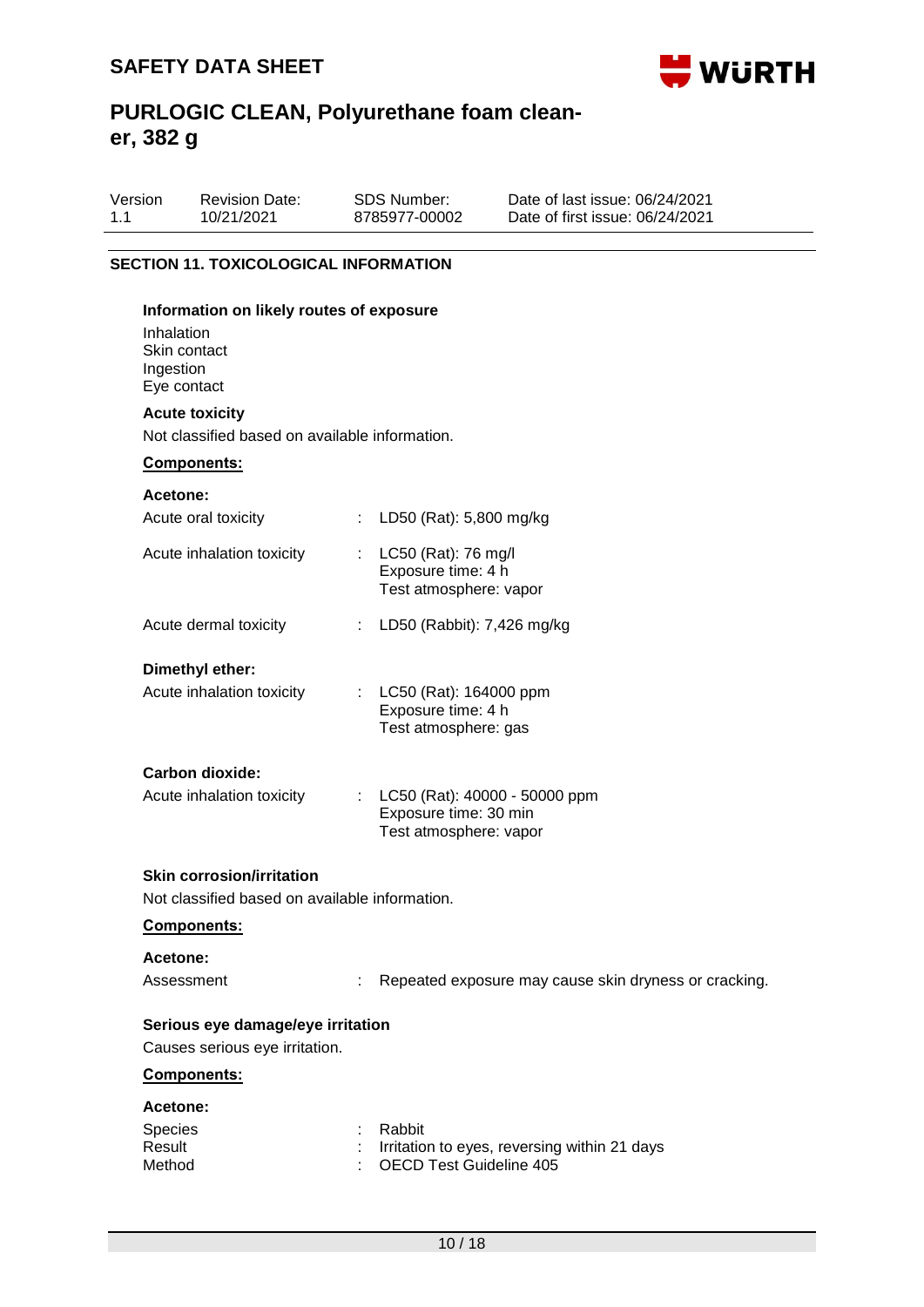

| 1.1 | Version                                           | <b>Revision Date:</b><br>10/21/2021                                                |   | <b>SDS Number:</b><br>8785977-00002                                                      | Date of last issue: 06/24/2021<br>Date of first issue: 06/24/2021                                    |
|-----|---------------------------------------------------|------------------------------------------------------------------------------------|---|------------------------------------------------------------------------------------------|------------------------------------------------------------------------------------------------------|
|     |                                                   | Respiratory or skin sensitization                                                  |   |                                                                                          |                                                                                                      |
|     |                                                   | <b>Skin sensitization</b><br>Not classified based on available information.        |   |                                                                                          |                                                                                                      |
|     |                                                   | <b>Respiratory sensitization</b><br>Not classified based on available information. |   |                                                                                          |                                                                                                      |
|     |                                                   | Components:                                                                        |   |                                                                                          |                                                                                                      |
|     | Acetone:<br><b>Test Type</b><br>Species<br>Result | Routes of exposure                                                                 |   | <b>Maximization Test</b><br>Skin contact<br>Guinea pig<br>negative                       |                                                                                                      |
|     |                                                   | <b>Germ cell mutagenicity</b><br>Not classified based on available information.    |   |                                                                                          |                                                                                                      |
|     |                                                   | Components:                                                                        |   |                                                                                          |                                                                                                      |
|     | Acetone:                                          |                                                                                    |   |                                                                                          |                                                                                                      |
|     |                                                   | Genotoxicity in vitro                                                              |   | Result: negative                                                                         | Test Type: In vitro mammalian cell gene mutation test                                                |
|     |                                                   |                                                                                    |   | Result: negative<br>Result: negative                                                     | Test Type: Bacterial reverse mutation assay (AMES)<br>Test Type: Chromosome aberration test in vitro |
|     |                                                   | Genotoxicity in vivo                                                               |   | cytogenetic assay)<br>Species: Mouse<br>Application Route: Ingestion<br>Result: negative | Test Type: Mammalian erythrocyte micronucleus test (in vivo                                          |
|     |                                                   | Dimethyl ether:                                                                    |   |                                                                                          |                                                                                                      |
|     |                                                   | Genotoxicity in vitro                                                              | ÷ | Method: OECD Test Guideline 471<br>Result: negative                                      | Test Type: Bacterial reverse mutation assay (AMES)                                                   |
|     |                                                   |                                                                                    |   | Method: OECD Test Guideline 473<br>Result: negative                                      | Test Type: Chromosome aberration test in vitro                                                       |
|     |                                                   |                                                                                    |   | Method: OECD Test Guideline 476<br>Result: negative                                      | Test Type: In vitro mammalian cell gene mutation test                                                |
|     |                                                   | Genotoxicity in vivo                                                               |   | anogaster (in vivo)<br>Application Route: inhalation (gas)                               | Test Type: Sex-linked recessive lethal test in Drosophila mel-                                       |
|     |                                                   |                                                                                    |   |                                                                                          |                                                                                                      |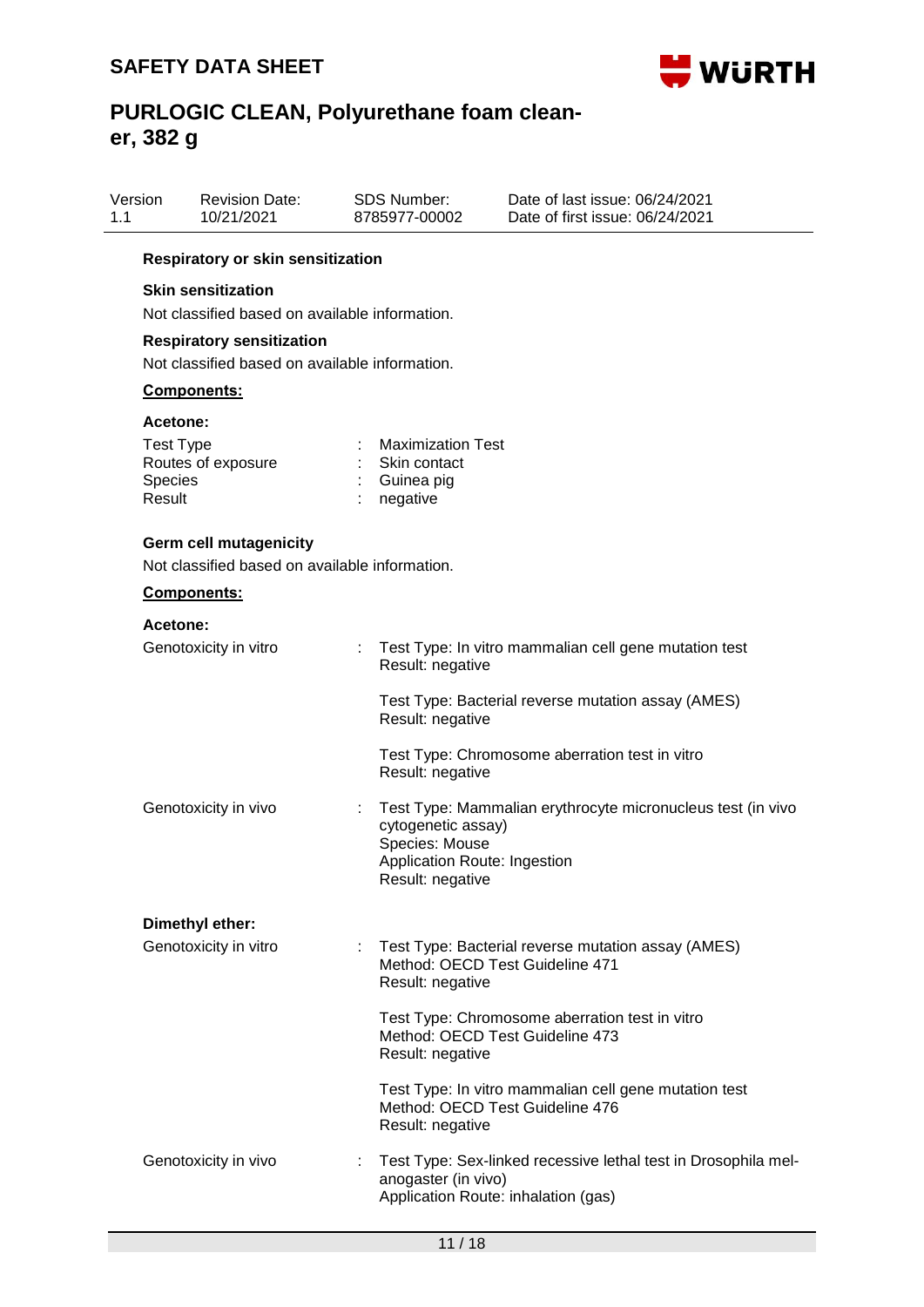

| Version<br>1.1 |                                      | <b>Revision Date:</b><br>10/21/2021                                                           |   | <b>SDS Number:</b><br>8785977-00002                              | Date of last issue: 06/24/2021<br>Date of first issue: 06/24/2021                                                                                        |
|----------------|--------------------------------------|-----------------------------------------------------------------------------------------------|---|------------------------------------------------------------------|----------------------------------------------------------------------------------------------------------------------------------------------------------|
|                |                                      |                                                                                               |   | Result: negative                                                 |                                                                                                                                                          |
|                |                                      | Carcinogenicity<br>Not classified based on available information.                             |   |                                                                  |                                                                                                                                                          |
|                |                                      | Components:                                                                                   |   |                                                                  |                                                                                                                                                          |
|                | Acetone:<br><b>Species</b><br>Result | <b>Application Route</b><br>Exposure time                                                     |   | Mouse<br>Skin contact<br>424 days<br>negative                    |                                                                                                                                                          |
|                | <b>Species</b><br>Result             | Dimethyl ether:<br><b>Application Route</b><br>Exposure time                                  |   | Rat<br>inhalation (vapor)<br>2 Years<br>negative                 |                                                                                                                                                          |
|                |                                      | <b>Reproductive toxicity</b><br>Not classified based on available information.<br>Components: |   |                                                                  |                                                                                                                                                          |
|                | Acetone:                             |                                                                                               |   |                                                                  |                                                                                                                                                          |
|                |                                      | <b>Effects on fertility</b>                                                                   |   | Species: Rat<br>Application Route: Ingestion<br>Result: negative | Test Type: One-generation reproduction toxicity study                                                                                                    |
|                |                                      | Effects on fetal development                                                                  | ÷ | Species: Rat<br>Result: negative                                 | Test Type: Embryo-fetal development<br>Application Route: inhalation (vapor)                                                                             |
|                |                                      | Dimethyl ether:                                                                               |   |                                                                  |                                                                                                                                                          |
|                |                                      | Effects on fertility                                                                          |   | Species: Rat<br>Result: negative                                 | Test Type: Combined repeated dose toxicity study with the<br>reproduction/developmental toxicity screening test<br>Application Route: inhalation (vapor) |
|                |                                      | Effects on fetal development                                                                  |   | Species: Rat<br>Result: negative                                 | Test Type: Embryo-fetal development<br>Application Route: inhalation (vapor)                                                                             |

## **STOT-single exposure**

May cause drowsiness or dizziness.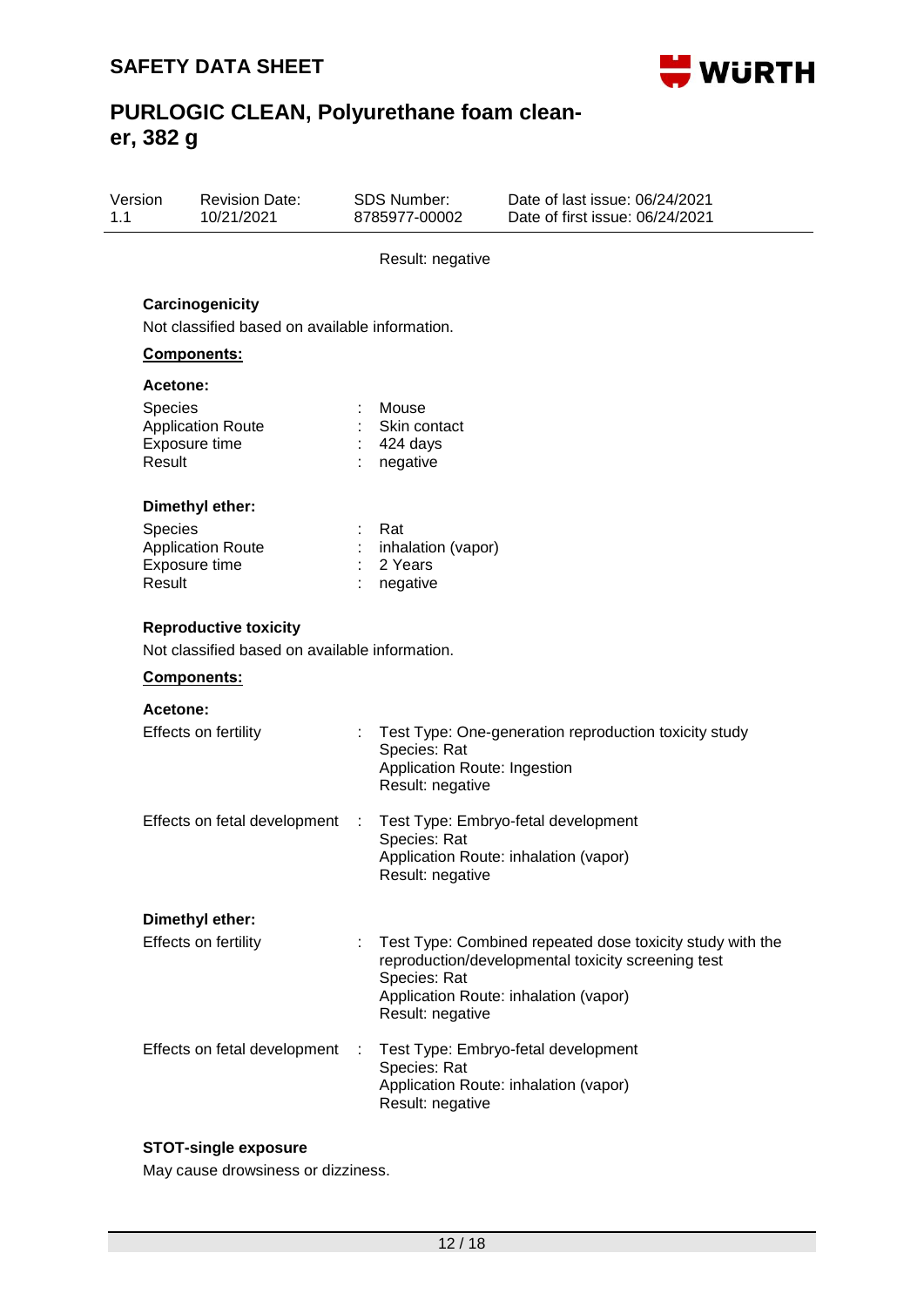

| Version<br>1.1 |                              | <b>Revision Date:</b><br>10/21/2021            |    | <b>SDS Number:</b><br>8785977-00002 | Date of last issue: 06/24/2021<br>Date of first issue: 06/24/2021 |
|----------------|------------------------------|------------------------------------------------|----|-------------------------------------|-------------------------------------------------------------------|
|                | <b>Components:</b>           |                                                |    |                                     |                                                                   |
|                | Acetone:                     |                                                |    |                                     |                                                                   |
|                | Assessment                   |                                                | t  | May cause drowsiness or dizziness.  |                                                                   |
|                |                              | Dimethyl ether:                                |    |                                     |                                                                   |
|                | Assessment                   |                                                |    | May cause drowsiness or dizziness.  |                                                                   |
|                |                              |                                                |    |                                     |                                                                   |
|                |                              | <b>STOT-repeated exposure</b>                  |    |                                     |                                                                   |
|                |                              | Not classified based on available information. |    |                                     |                                                                   |
|                |                              | <b>Repeated dose toxicity</b>                  |    |                                     |                                                                   |
|                | Components:                  |                                                |    |                                     |                                                                   |
|                | <b>Acetone:</b>              |                                                |    |                                     |                                                                   |
|                | Species                      |                                                |    | Rat                                 |                                                                   |
|                | <b>NOAEL</b><br><b>LOAEL</b> |                                                |    | 900 mg/kg<br>1,700 mg/kg            |                                                                   |
|                |                              | <b>Application Route</b>                       | t, | Ingestion                           |                                                                   |
|                | Exposure time                |                                                |    | 90 Days                             |                                                                   |
|                | Species                      |                                                | t, | Rat                                 |                                                                   |
|                | <b>NOAEL</b>                 |                                                | t, | 45 mg/l                             |                                                                   |
|                | Exposure time                | <b>Application Route</b>                       |    | inhalation (vapor)<br>8 Weeks       |                                                                   |
|                |                              |                                                |    |                                     |                                                                   |
|                |                              | Dimethyl ether:                                |    |                                     |                                                                   |
|                | Species                      |                                                |    | Rat                                 |                                                                   |
|                | <b>NOAEL</b>                 | <b>Application Route</b>                       |    | 47.11 mg/l<br>inhalation (vapor)    |                                                                   |
|                | Exposure time                |                                                |    | 2y                                  |                                                                   |
|                |                              |                                                |    |                                     |                                                                   |
|                |                              | <b>Aspiration toxicity</b>                     |    |                                     |                                                                   |
|                |                              | Not classified based on available information. |    |                                     |                                                                   |
|                | Components:                  |                                                |    |                                     |                                                                   |
|                | <b>Acetone:</b>              |                                                |    |                                     |                                                                   |

The substance or mixture causes concern owing to the assumption that it causes a human aspiration toxicity hazard.

### **SECTION 12. ECOLOGICAL INFORMATION**

**Ecotoxicity**

### **Components:**

### **Acetone:**

Toxicity to fish : LC50 (Oncorhynchus mykiss (rainbow trout)): 5,540 mg/l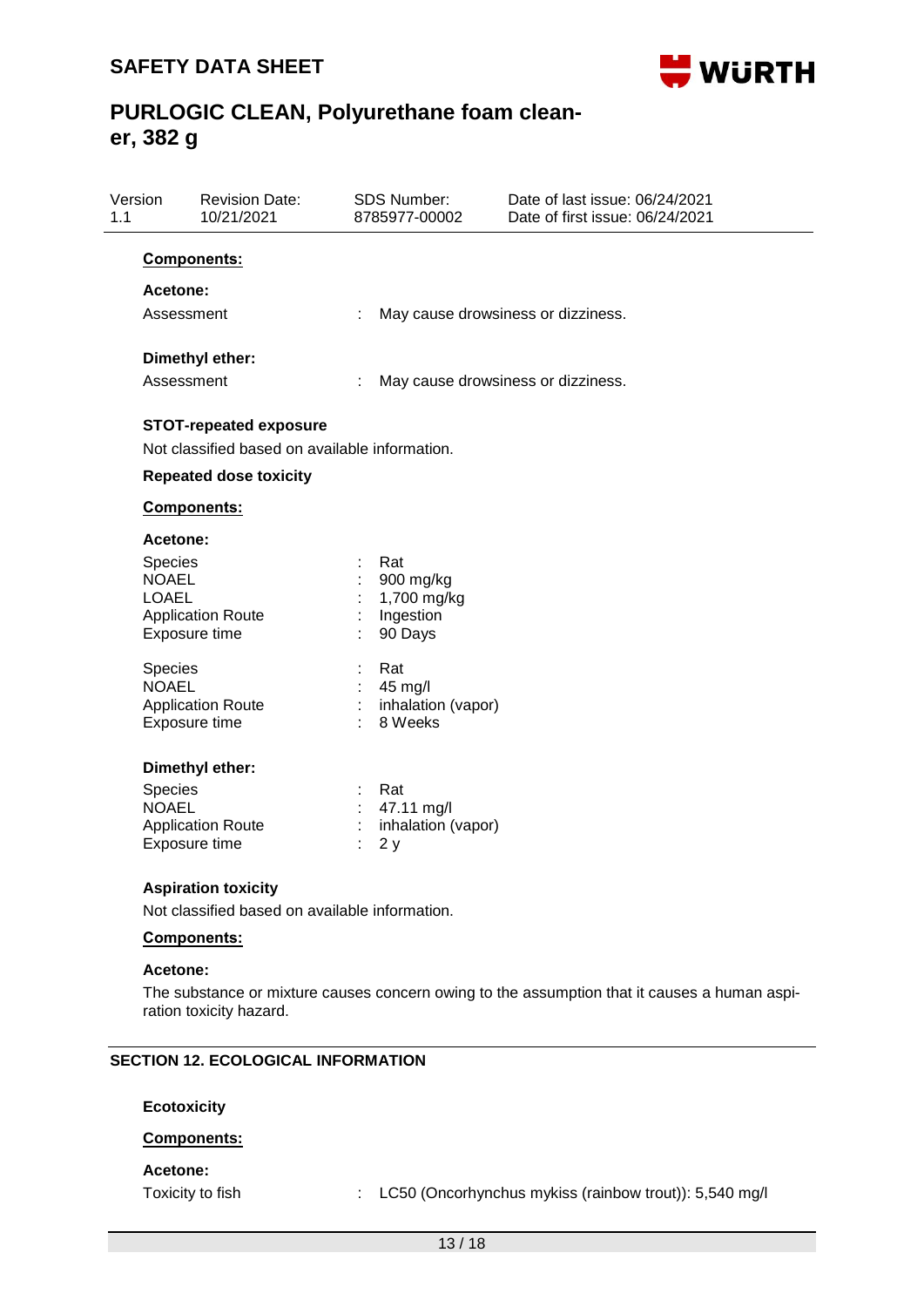

| Version<br>1.1 |                                                                                                 | <b>Revision Date:</b><br>10/21/2021                              |                       | <b>SDS Number:</b><br>8785977-00002                                              | Date of last issue: 06/24/2021<br>Date of first issue: 06/24/2021                                          |
|----------------|-------------------------------------------------------------------------------------------------|------------------------------------------------------------------|-----------------------|----------------------------------------------------------------------------------|------------------------------------------------------------------------------------------------------------|
|                |                                                                                                 |                                                                  |                       | Exposure time: 96 h                                                              |                                                                                                            |
|                | Toxicity to daphnia and other :<br>aquatic invertebrates<br>Toxicity to algae/aquatic<br>plants |                                                                  |                       | Exposure time: 48 h                                                              | EC50 (Daphnia pulex (Water flea)): 8,800 mg/l                                                              |
|                |                                                                                                 |                                                                  | ÷.                    | mg/l<br>Exposure time: 96 h                                                      | NOEC (Pseudokirchneriella subcapitata (green algae)): 7,000                                                |
|                | ic toxicity)                                                                                    | Toxicity to daphnia and other :<br>aquatic invertebrates (Chron- |                       | Exposure time: 21 d<br>Method: OECD Test Guideline 211                           | NOEC (Daphnia magna (Water flea)): >= 79 mg/l                                                              |
|                |                                                                                                 | Toxicity to microorganisms                                       |                       | EC50: 61,150 mg/l<br>Exposure time: 30 min<br>Method: ISO 8192                   |                                                                                                            |
|                |                                                                                                 | Dimethyl ether:                                                  |                       |                                                                                  |                                                                                                            |
|                |                                                                                                 | Toxicity to fish                                                 |                       | Exposure time: 96 h                                                              | LC50 (Poecilia reticulata (guppy)): > 4,100 mg/l                                                           |
|                |                                                                                                 | Toxicity to daphnia and other :<br>aquatic invertebrates         |                       | Exposure time: 48 h                                                              | EC50 (Daphnia magna (Water flea)): > 4,400 mg/l                                                            |
|                |                                                                                                 | Toxicity to microorganisms                                       | $\mathbb{Z}^{\times}$ |                                                                                  | EC10 (Pseudomonas putida): > 1,600 mg/l                                                                    |
|                |                                                                                                 | <b>Carbon dioxide:</b>                                           |                       |                                                                                  |                                                                                                            |
|                |                                                                                                 | Toxicity to fish                                                 |                       | Exposure time: 96 h                                                              | NOEC (Lepomis macrochirus (Bluegill sunfish)): > 100 mg/l<br>Remarks: Based on data from similar materials |
|                |                                                                                                 | Toxicity to daphnia and other :<br>aquatic invertebrates         |                       | Exposure time: 48 h                                                              | NOEC (Daphnia magna (Water flea)): > 100 mg/l<br>Remarks: Based on data from similar materials             |
|                |                                                                                                 | <b>Persistence and degradability</b>                             |                       |                                                                                  |                                                                                                            |
|                |                                                                                                 | <b>Components:</b>                                               |                       |                                                                                  |                                                                                                            |
|                | <b>Acetone:</b>                                                                                 |                                                                  |                       |                                                                                  |                                                                                                            |
|                |                                                                                                 | Biodegradability                                                 |                       | Result: Readily biodegradable.<br>Biodegradation: 91 %<br>Exposure time: 28 d    |                                                                                                            |
|                |                                                                                                 | Dimethyl ether:                                                  |                       |                                                                                  |                                                                                                            |
|                |                                                                                                 | Biodegradability                                                 |                       | Result: Not readily biodegradable.<br>Biodegradation: 5 %<br>Exposure time: 28 d | Method: OECD Test Guideline 301D                                                                           |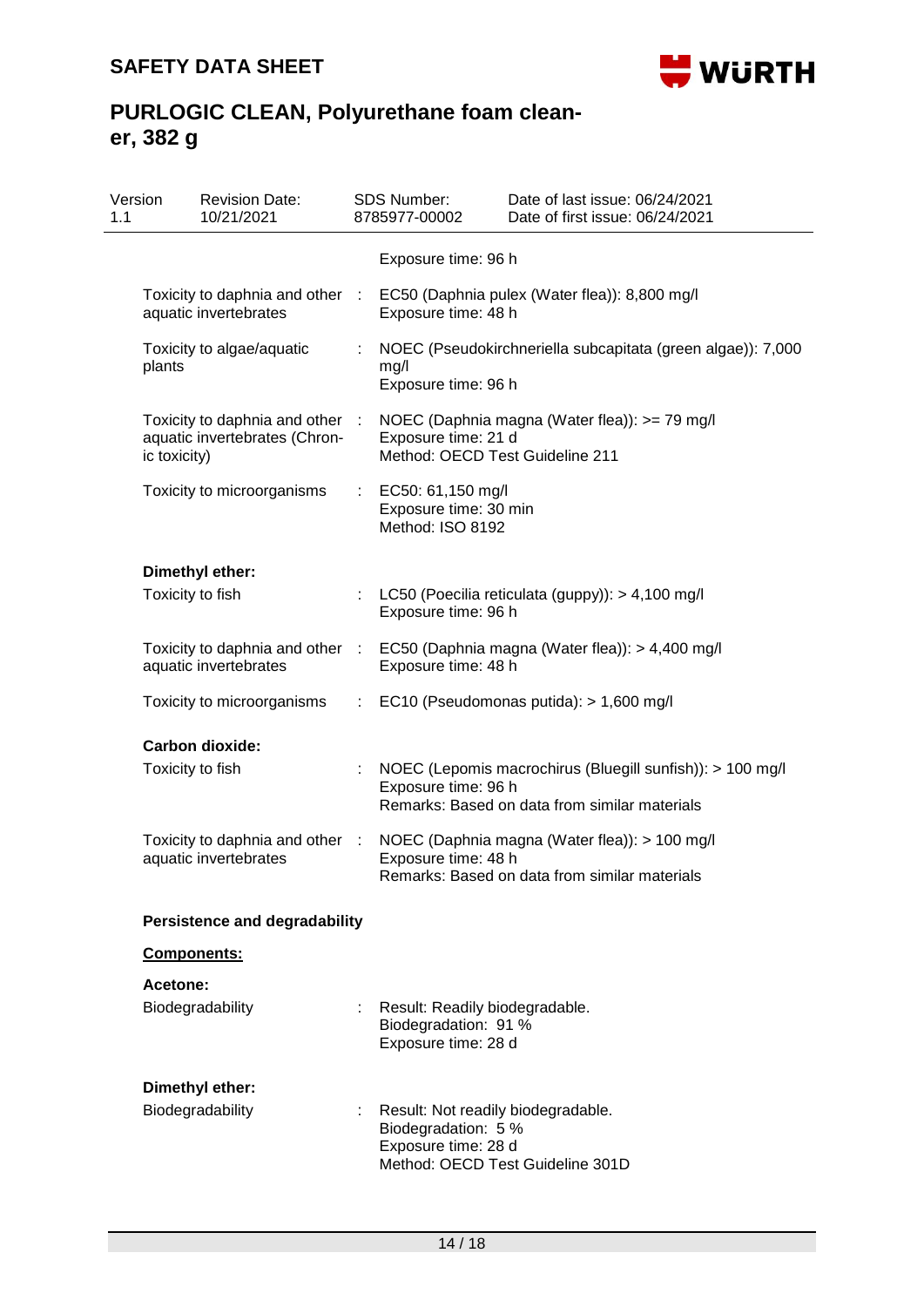

| Version<br>1.1 |                           | <b>Revision Date:</b><br>10/21/2021                                                        |    | <b>SDS Number:</b><br>8785977-00002 | Date of last issue: 06/24/2021<br>Date of first issue: 06/24/2021 |
|----------------|---------------------------|--------------------------------------------------------------------------------------------|----|-------------------------------------|-------------------------------------------------------------------|
|                |                           | <b>Bioaccumulative potential</b>                                                           |    |                                     |                                                                   |
|                | <b>Components:</b>        |                                                                                            |    |                                     |                                                                   |
|                | Acetone:<br>octanol/water | Partition coefficient: n-                                                                  | ÷  | log Pow: -0.27 - -0.23              |                                                                   |
|                | octanol/water             | Dimethyl ether:<br>Partition coefficient: n-                                               | ÷. | log Pow: 0.2                        |                                                                   |
|                | octanol/water             | Carbon dioxide:<br>Partition coefficient: n-                                               | ÷. | log Pow: 0.83                       |                                                                   |
|                |                           | <b>Mobility in soil</b><br>No data available<br>Other adverse effects<br>No data available |    |                                     |                                                                   |

## **SECTION 13. DISPOSAL CONSIDERATIONS**

| <b>Disposal methods</b> |  |
|-------------------------|--|
|                         |  |

| Waste from residues    | Dispose of in accordance with local regulations.                                                                                                                                                                                                                                                                                                                                                                                                                                                                   |
|------------------------|--------------------------------------------------------------------------------------------------------------------------------------------------------------------------------------------------------------------------------------------------------------------------------------------------------------------------------------------------------------------------------------------------------------------------------------------------------------------------------------------------------------------|
| Contaminated packaging | Empty containers should be taken to an approved waste<br>handling site for recycling or disposal.<br>Empty containers retain residue and can be dangerous.<br>Do not pressurize, cut, weld, braze, solder, drill, grind, or ex-<br>pose such containers to heat, flame, sparks, or other sources<br>of ignition. They may explode and cause injury and/or death.<br>If not otherwise specified: Dispose of as unused product.<br>Please ensure aerosol cans are sprayed completely empty<br>(including propellant) |

### **SECTION 14. TRANSPORT INFORMATION**

#### **International Regulations**

| <b>UNRTDG</b>        |                            |
|----------------------|----------------------------|
| UN number            | UN 1950                    |
| Proper shipping name | : AEROSOLS                 |
| Class                | $\therefore$ 2.1           |
| Packing group        | Not assigned by regulation |
| Labels               | : 2.1                      |
| <b>IATA-DGR</b>      |                            |
| UN/ID No.            | UN 1950                    |
|                      |                            |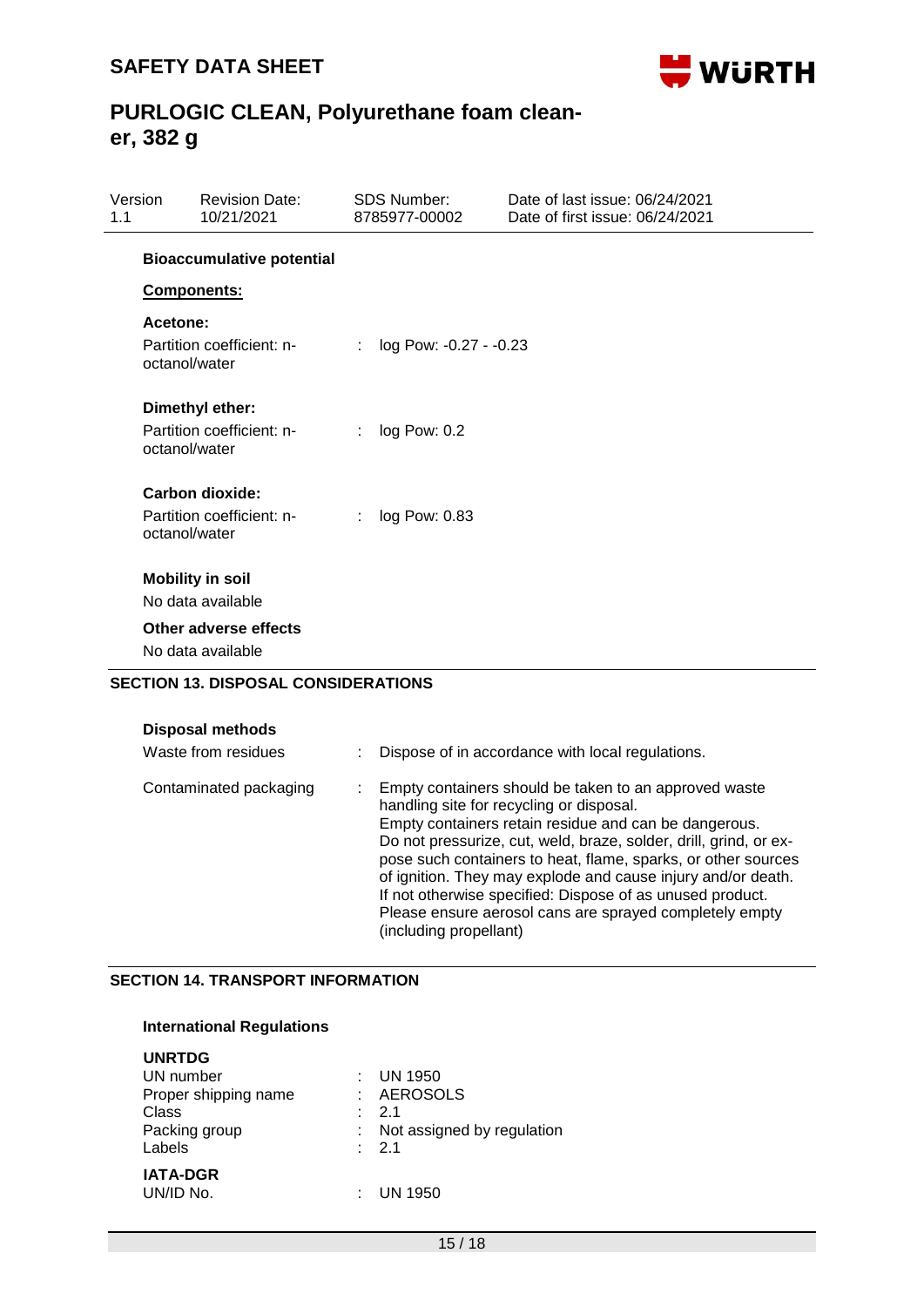

| Version<br>1.1               | <b>Revision Date:</b><br>10/21/2021                                                                                    | SDS Number:<br>8785977-00002                                                                                  | Date of last issue: 06/24/2021<br>Date of first issue: 06/24/2021 |
|------------------------------|------------------------------------------------------------------------------------------------------------------------|---------------------------------------------------------------------------------------------------------------|-------------------------------------------------------------------|
| Class<br>Labels<br>aircraft) | Proper shipping name<br>Packing group<br>Packing instruction (cargo<br>Packing instruction (passen- :<br>ger aircraft) | : Aerosols, flammable<br>$\therefore$ 2.1<br>Not assigned by regulation<br><b>Flammable Gas</b><br>203<br>203 |                                                                   |
|                              | <b>IMDG-Code</b><br>UN number<br>Proper shipping name                                                                  | $:$ UN 1950<br>: AEROSOLS                                                                                     |                                                                   |
| Class<br>Labels              | Packing group<br>EmS Code<br>Marine pollutant                                                                          | : 2.1<br>Not assigned by regulation<br>$\therefore$ 2.1<br>$: F-D, S-U$<br>no                                 |                                                                   |

### **Transport in bulk according to Annex II of MARPOL 73/78 and the IBC Code**

Not applicable for product as supplied.

#### **Domestic regulation**

| TDG<br>UN number<br>Proper shipping name                                | UN 1950<br>: AEROSOLS                                               |
|-------------------------------------------------------------------------|---------------------------------------------------------------------|
| Class<br>Packing group<br>Labels<br><b>ERG Code</b><br>Marine pollutant | $\cdot$ 21<br>Not assigned by regulation<br>$\cdot$ 21<br>126<br>no |

#### **Special precautions for user**

The transport classification(s) provided herein are for informational purposes only, and solely based upon the properties of the unpackaged material as it is described within this Safety Data Sheet. Transportation classifications may vary by mode of transportation, package sizes, and variations in regional or country regulations.

### **SECTION 15. REGULATORY INFORMATION**

| Volatile organic compounds<br>(VOC) content | CANADIAN ENVIRONMENTAL PROTECTION ACT, 1999 -<br>Guidelines for VOC in Consumer Products |
|---------------------------------------------|------------------------------------------------------------------------------------------|
|                                             | VOC content: 96 % / 815 g/l                                                              |
|                                             | Remarks: VOC content excluding water and exempt com-<br>pounds                           |
|                                             |                                                                                          |

### **The ingredients of this product are reported in the following inventories:**

| DSL | All chemical substances in this product comply with the CEPA |
|-----|--------------------------------------------------------------|
|     | 1999 and NSNR and are on or exempt from listing on the       |
|     | Canadian Domestic Substances List (DSL).                     |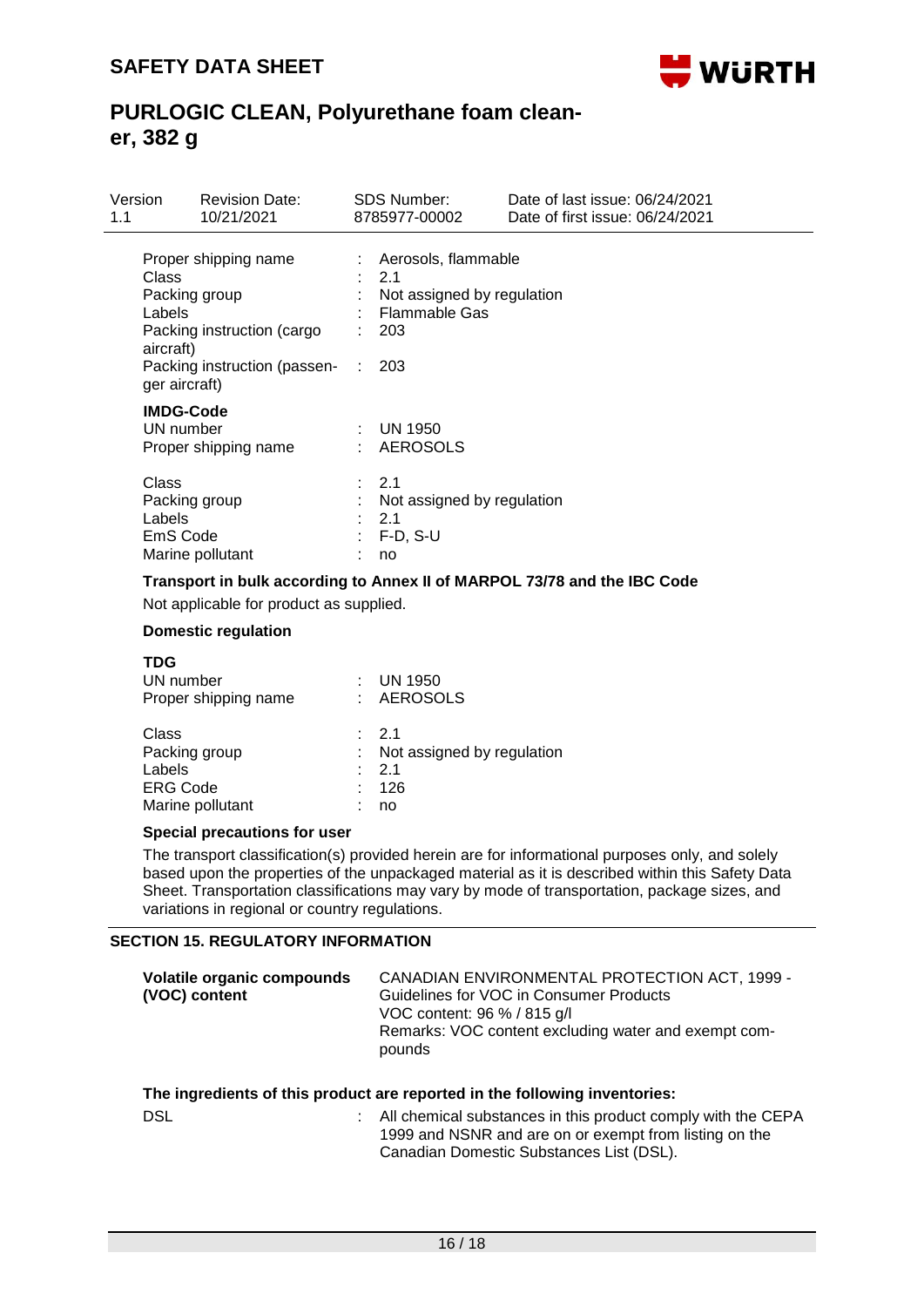

| Version | <b>Revision Date:</b> | SDS Number:   | Date of last issue: 06/24/2021  |
|---------|-----------------------|---------------|---------------------------------|
| 1.1     | 10/21/2021            | 8785977-00002 | Date of first issue: 06/24/2021 |

#### **SECTION 16. OTHER INFORMATION**

| Full text of other abbreviations |                  |                                                                                                                                                   |  |  |  |
|----------------------------------|------------------|---------------------------------------------------------------------------------------------------------------------------------------------------|--|--|--|
| ACGIH                            |                  | : USA. ACGIH Threshold Limit Values (TLV)                                                                                                         |  |  |  |
| <b>ACGIH BEI</b>                 |                  | ACGIH - Biological Exposure Indices (BEI)                                                                                                         |  |  |  |
| CA AB OEL                        |                  | Canada. Alberta, Occupational Health and Safety Code (table<br>$2:$ OEL)                                                                          |  |  |  |
| CA BC OEL                        |                  | Canada. British Columbia OEL                                                                                                                      |  |  |  |
| CA ON OEL                        |                  | Ontario Table of Occupational Exposure Limits made under<br>the Occupational Health and Safety Act.                                               |  |  |  |
| CA QC OEL                        |                  | Québec. Regulation respecting occupational health and safe-<br>ty, Schedule 1, Part 1: Permissible exposure values for air-<br>borne contaminants |  |  |  |
| ACGIH / TWA                      |                  | 8-hour, time-weighted average                                                                                                                     |  |  |  |
| <b>ACGIH / STEL</b>              |                  | Short-term exposure limit                                                                                                                         |  |  |  |
| CA AB OEL / TWA                  |                  | 8-hour Occupational exposure limit                                                                                                                |  |  |  |
| CA AB OEL / STEL                 |                  | 15-minute occupational exposure limit                                                                                                             |  |  |  |
| CA AB OEL $/(c)$                 |                  | ceiling occupational exposure limit                                                                                                               |  |  |  |
| CA BC OEL / TWA                  |                  | 8-hour time weighted average                                                                                                                      |  |  |  |
| CA BC OEL / STEL                 |                  | short-term exposure limit                                                                                                                         |  |  |  |
| CA ON OEL / C                    | $\mathbb{Z}^n$ . | Ceiling Limit (C)                                                                                                                                 |  |  |  |
| CA ON OEL / STEL                 |                  | Short-Term Exposure Limit (STEL)                                                                                                                  |  |  |  |
| CA QC OEL / TWAEV                |                  | : Time-weighted average exposure value                                                                                                            |  |  |  |
| CA QC OEL / STEV                 |                  | Short-term exposure value                                                                                                                         |  |  |  |
| CA QC OEL / C                    |                  | Ceiling                                                                                                                                           |  |  |  |

AIIC - Australian Inventory of Industrial Chemicals; ANTT - National Agency for Transport by Land of Brazil; ASTM - American Society for the Testing of Materials; bw - Body weight; CMR - Carcinogen, Mutagen or Reproductive Toxicant; DIN - Standard of the German Institute for Standardisation; DSL - Domestic Substances List (Canada); ECx - Concentration associated with x% response; ELx - Loading rate associated with x% response; EmS - Emergency Schedule; ENCS - Existing and New Chemical Substances (Japan); ErCx - Concentration associated with x% growth rate response; ERG - Emergency Response Guide; GHS - Globally Harmonized System; GLP - Good Laboratory Practice; IARC - International Agency for Research on Cancer; IATA - International Air Transport Association; IBC - International Code for the Construction and Equipment of Ships carrying Dangerous Chemicals in Bulk; IC50 - Half maximal inhibitory concentration; ICAO - International Civil Aviation Organization; IECSC - Inventory of Existing Chemical Substances in China; IMDG - International Maritime Dangerous Goods; IMO - International Maritime Organization; ISHL - Industrial Safety and Health Law (Japan); ISO - International Organisation for Standardization; KECI - Korea Existing Chemicals Inventory; LC50 - Lethal Concentration to 50 % of a test population; LD50 - Lethal Dose to 50% of a test population (Median Lethal Dose); MARPOL - International Convention for the Prevention of Pollution from Ships; n.o.s. - Not Otherwise Specified; Nch - Chilean Norm; NO(A)EC - No Observed (Adverse) Effect Concentration; NO(A)EL - No Observed (Adverse) Effect Level; NOELR - No Observable Effect Loading Rate; NOM - Official Mexican Norm; NTP - National Toxicology Program; NZIoC - New Zealand Inventory of Chemicals; OECD - Organization for Economic Co-operation and Development; OPPTS - Office of Chemical Safety and Pollution Prevention; PBT - Persistent, Bioaccumulative and Toxic substance; PICCS - Philippines Inventory of Chemicals and Chemical Substances; (Q)SAR - (Quantitative) Structure Activity Relationship; REACH - Regulation (EC) No 1907/2006 of the European Parliament and of the Council concerning the Registration, Evaluation, Authorisation and Restriction of Chemicals; SADT - Self-Accelerating Decomposition Temperature; SDS - Safety Data Sheet; TCSI - Taiwan Chemical Substance Inventory; TDG - Transportation of Dangerous Goods; TECI - Thailand Existing Chemicals Inventory; TSCA - Toxic Sub-